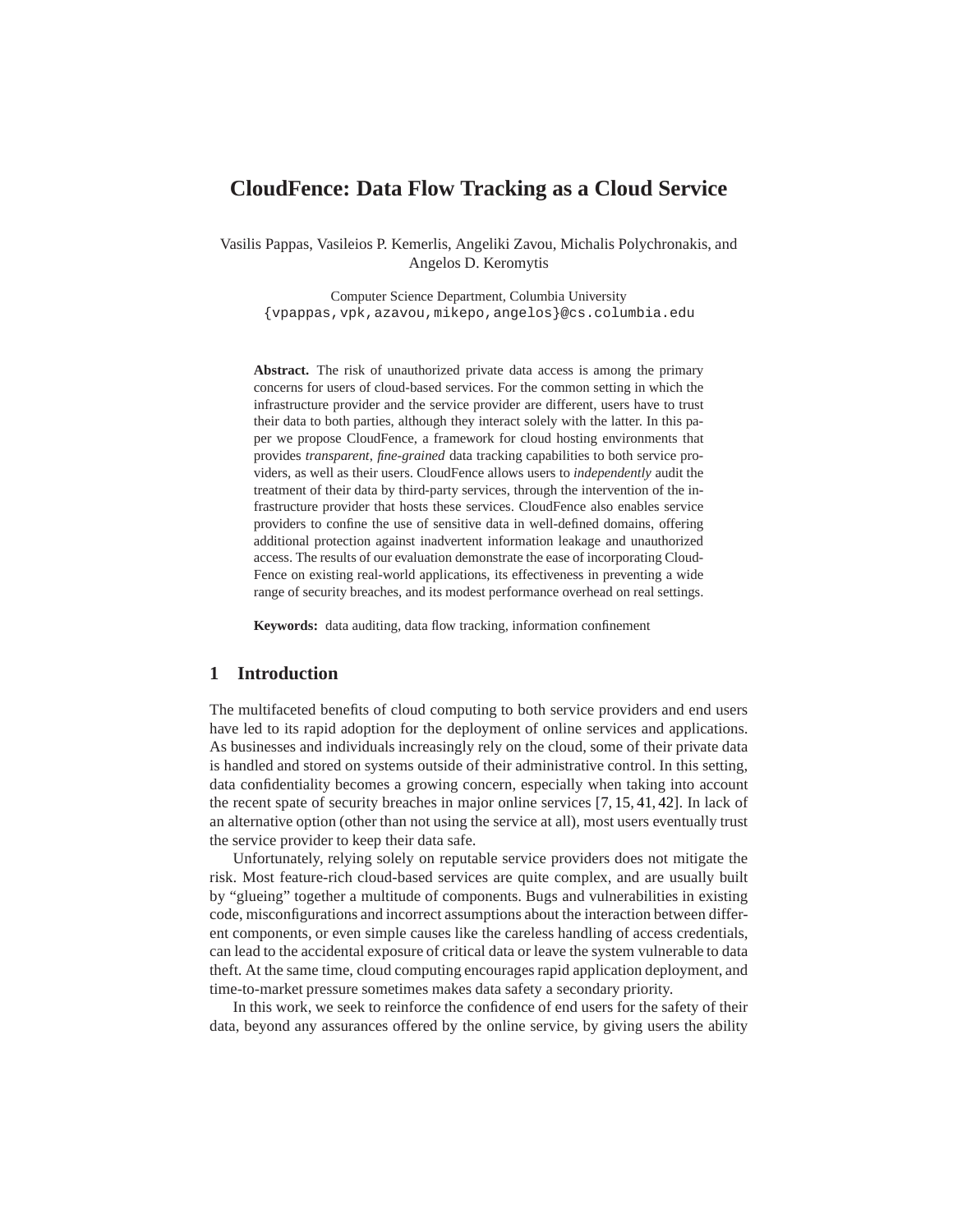to *audit* their cloud-resident data through a different—and potentially more trustful entity than the actual provider of the service. This can be achieved by taking advantage of the multi-party trust relationships that exist in typical cloud environments [\[12\]](#page-18-2), in which the service provider is different than the provider of the infrastructure on which the service is hosted.

As a step towards this goal, we present CloudFence, a data flow tracking (DFT) framework for cloud-based applications. CloudFence is offered by cloud hosting providers as a service to their tenants, as well as to the users of the tenants' services. Through a simple API, service providers can easily integrate data flow tracking in their services and mark sensitive user data that needs to be protected. End users can then monitor the propagation of their data directly through the cloud hosting provider, ensure that all sensitive data is treated as expected, and spot any deviations. Service providers can also take advantage of data flow tracking for enabling an additional layer of protection against data leaks, by preventing the propagation of marked data beyond a set of specified network and file system locations, as well as for protecting their own digital assets (e.g., configuration files or back-end databases). To facilitate the monitoring of user data, end users have access to a web-based dashboard [\[46\]](#page-19-2) with meaningful log messages and a visual representation of the audit trails of their data.

A major challenge in supporting data auditing for services with a very large number of users is the need for concurrent propagation of tagged data that carry different tags for each user. At the same time, data tracking must be performed at a fine-grained level to allow for precise tracking of user data as small as a credit card number. CloudFence introduces a novel data flow tracking framework based on runtime binary instrumentation that supports *byte-level* data tagging, and *32-bit wide* tags per byte, enabling finegrained data tracking for up to four billion users. Cross-application and cross-host tag propagation is handled transparently, without requiring any modifications to application code. Despite the significant increase in tag space, the runtime overhead of CloudFence is comparable to existing byte-level data flow tracking systems that support just a single [\[9,](#page-18-3)[13,](#page-18-4)[34\]](#page-19-3) or up to eight [\[23,](#page-18-5)[35,](#page-19-4)[36\]](#page-19-5) tags, and an order of magnitude lower compared to systems that support arbitrarily many tags [\[14,](#page-18-6) [40\]](#page-19-6).

We evaluate the performance and effectiveness of CloudFence using two real-world applications, and two publicly disclosed data leakage vulnerabilities in those applications. CloudFence can be easily integrated in both applications through the placement of just a few API calls, while it offers effective protection against a wide range of data theft threats, including SQL injection and arbitrary file read attacks.

Our work makes the following main contributions:

- **–** We propose the use of data flow tracking as a service offered by cloud hosting providers i) for users, to independently audit their cloud-resident data, and ii) for service providers, to confine data propagation within well-defined domains.
- **–** We present the design and implementation of a novel data flow tracking framework that uses 32-bit wide tags per byte, and introduces new features such as lazy tag propagation and persistent tagging on disk and across the network.
- **–** We have implemented CloudFence, a prototype implementation of the proposed concept that allows service providers to easily integrate data flow tracking in their applications through a simple API.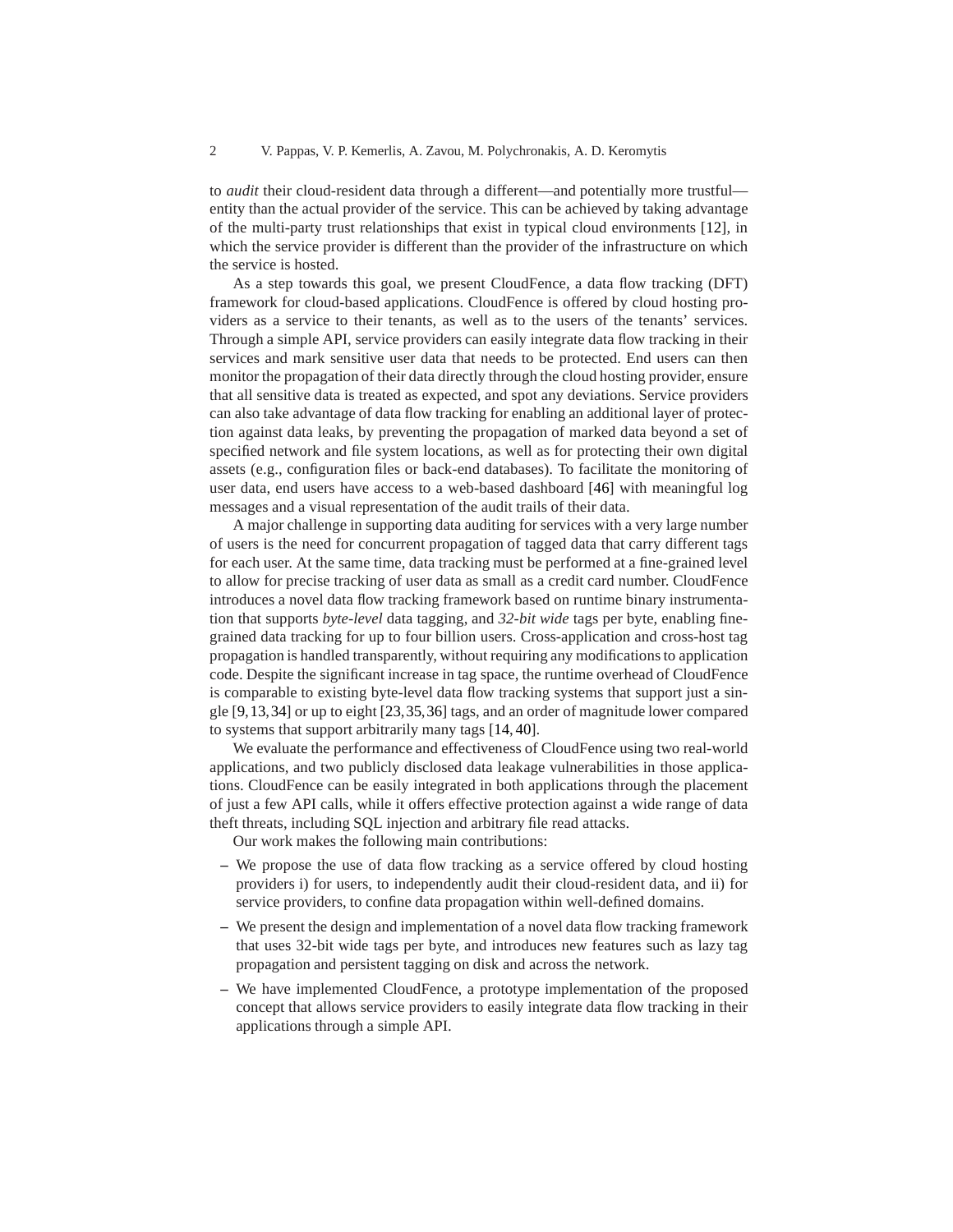

<span id="page-2-0"></span>**Fig. 1.** Users explicitly trust their data to service providers, but also implicitly trust the cloud provider that hosts these services. CloudFence leverages this trust relationship to enable users to audit their data directly through the cloud provider.

**–** We have evaluated CloudFence using real applications and demonstrate its effectiveness and practicality.

# **2 Approach**

Users of online services trust the providers of those services to securely handle and protect their data. Credit card numbers, private files, and other sensitive data is stored in back-end databases and file systems, beyond user control. In turn, service providers place their trust in the cloud infrastructure that hosts their services. The traditional provider-user relationship is thus transformed into a multi-party system [\[12\]](#page-18-2), in which users are often not aware of the cloud infrastructure provider at all (unless it is the same entity that also offers the service, as for example is the case with many of the services offered by Google or Amazon). In this work, we refer to both infrastructure and platform "as a service" (IaaS/PaaS) providers as *cloud providers*. Their infrastructure hosts the applications of *service providers*, which are delivered as services to *end users*.

From the users' perspective, there is an inherent shared responsibility between the cloud and the service providers regarding the security guarantees of the provided service. Although end users do not interact directly with cloud providers, they implicitly trust their infrastructure—the systems in which their data are kept. CloudFence aims to exploit this implicit trust for the benefit of all parties by introducing a *direct* relationship between end users and cloud providers, as shown in Figure [1.](#page-2-0) With data flow tracking as the basic underlying mechanism, the cloud provider enables users to directly inspect the audit trail of sensitive data that was handled by services hosted on the cloud provider's infrastructure.

**Incentives** While the trust relationship between users and service providers is not altered, CloudFence gives users an elevated degree of confidence by allowing them to independently monitor their private data as it propagates through the cloud. In fact, users are more likely to trust a large, well known, and highly reputable cloud provider, as opposed to a lesser-known developer or company (among the thousands that offer applications and services through online application distribution platforms).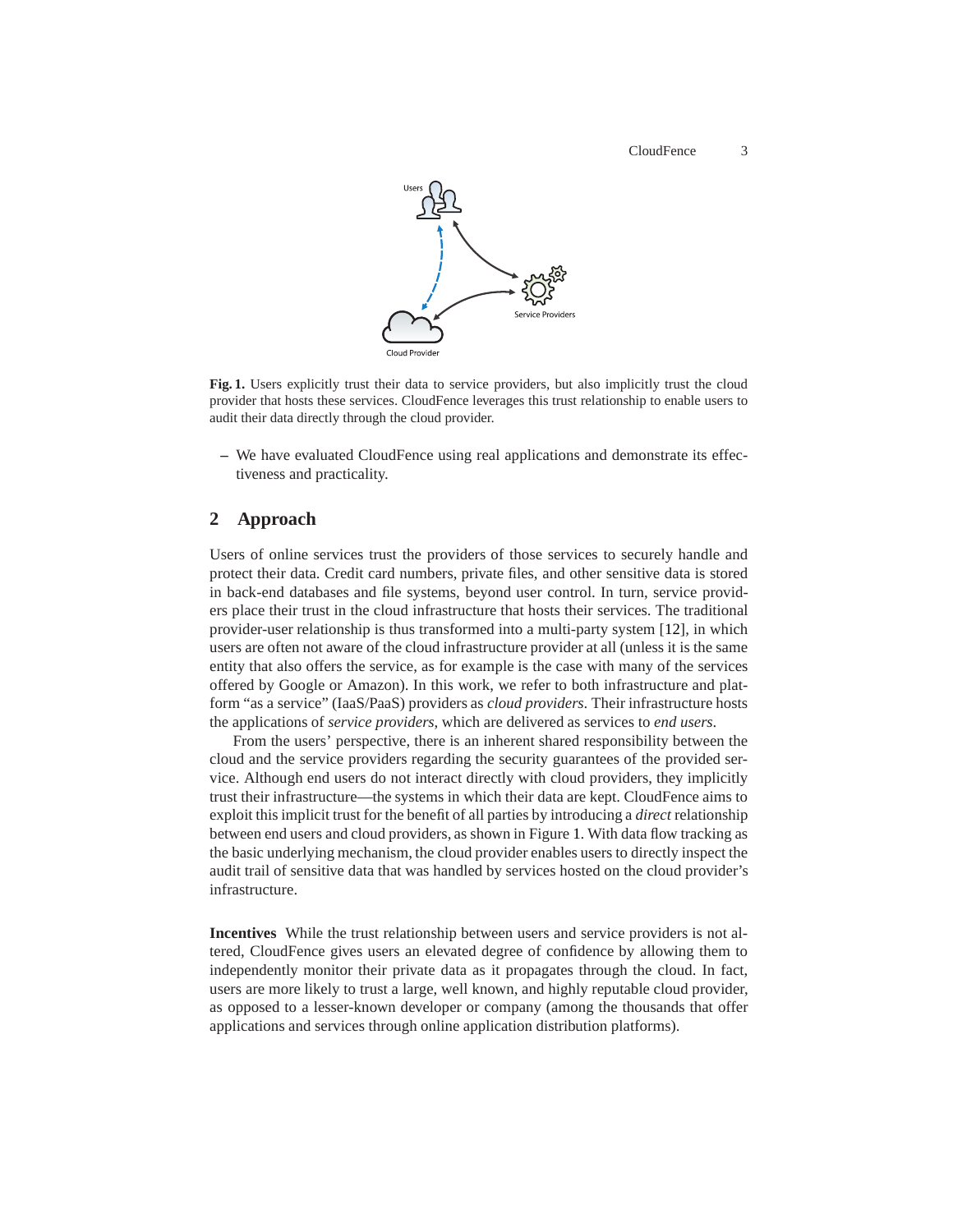#### 4 V. Pappas, V. P. Kemerlis, A. Zavou, M. Polychronakis, A. D. Keromytis

CloudFence offers service providers two main benefits. First, with minimal effort, it allows them to provide an extra feature that reinforces the trust relationship with their users. This can also be considered as a competitive advantage: among two competing services, privacy-conscious users may prefer the CloudFence-enabled one, knowing that they will have an additional way of monitoring their data. Second, it empowers service providers with the ability to confine the use of sensitive user data in well-defined network and file system domains, and thus prevent inadvertent leaks or unauthorized data access. Besides guarding user data, service providers can also take advantage of CloudFence to implement an additional level of protection for their own digital assets, such as back-end credentials, source code, or configuration files.

Finally, by integrating CloudFence in its infrastructure, a cloud provider offers added value to both its tenants and their users, potentially leading to a larger customer base. Given the shared responsibility between cloud and service providers regarding the safety of user data, both have an incentive to adopt a system like CloudFence as a means of providing an additional level of assurance to their customers.

**Security Model** Our goal is to support benign service providers, who are willing to integrate CloudFence in their applications to enhance the security of the provided services. Note that this situation is typical for cloud-based services. End users have to implicitly trust their data to both the service provider and the cloud hosting provider in order to use these services. The current implementation of CloudFence is built on top of a user-level data flow tracking framework based on runtime binary instrumentation, which is directly integrated into the components of the protected service through an API provided by the cloud provider. In such a setting, application developers are responsible for specifying the sources of sensitive user input, so that all necessary data is always being marked and tracked appropriately.

Our approach offers protection against many classes of attacks that can lead to unauthorized data access (but which do not allow arbitrary code execution), such as SQL injection, command substitution, parameter tampering, directory traversal, and other prevalent web attacks that are seen in the wild. In case of attackers who gain arbitrary code execution, we can no longer guarantee accurate data tracking, since they can not only compromise our framework, but can also exfiltrate data through covert channels. Finally, besides protecting against external attacks, an equally important goal of Cloud-Fence is to bring into users' and service providers' attention any unintended data exposure that may lead to unauthorized access. For example, sensitive data can accidentally be recorded in error logs or included into memory dumps after an application crash.

**System Overview** Figure [2](#page-4-0) shows the main interactions among the different parties that are involved in CloudFence-enabled services. Initially, users register with the cloud provider (1) and acquire a universally unique ID, distinctive within the vicinity of the cloud provider's infrastructure. Then, they use the online services offered by various service providers by providing the ID acquired from the previous step (2).

The actual mechanism used for conveying user IDs to CloudFence is not addressed in this work. As possible solutions, the service provider can either request from users to provide their ID during the sign up process on the corresponding application, or in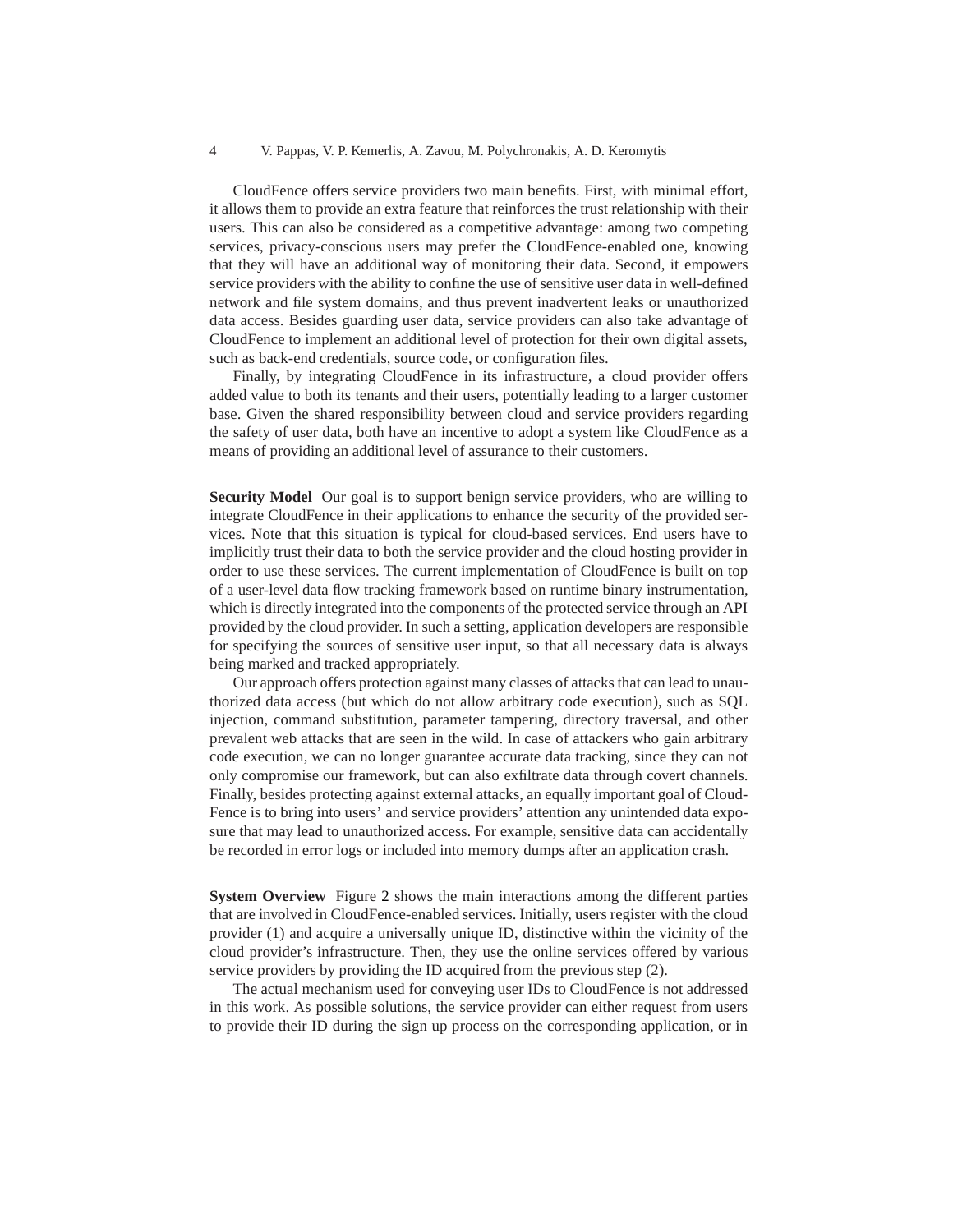

<span id="page-4-0"></span>**Fig. 2.** Main interactions between the different parties involved in CloudFence-enabled applications. Users register with the cloud provider (1), and then use the services offered by various service providers using the same set of credentials (2). Sensitive data are tagged and tracked transparently throughout the cloud infrastructure (3). Users can audit their data through a web interface exposed directly by the cloud provider (4).

case a cloud-wide identity management system is in place, the application can access the respective ID transparently by requesting it directly from the cloud provider (after the user has successfully authenticated). Such functionality is gaining traction among cloud providers. Indicatively, Amazon recently launched the "Login with Amazon" feature [\[2\]](#page-18-7), which allows users to login to Amazon-hosted services with a single account, while it also supports federated login using Google and Facebook identities [\[1\]](#page-18-8).

Sensitive data is tagged by the service provider with the supplied user ID, and is tracked throughout the cloud infrastructure, while audit information is gathered and stored at the cloud provider (3). At any time, users can monitor the audit trails of data directly through the cloud provider using a user-friendly web interface (4). Service providers also have read access to the collected audit data through a specialized API. Besides user data, CloudFence can be used to protect the service providers' own assets, such as back-end credentials, configuration files, and source code. This can be achieved by tagging them as sensitive, tracking their propagation through the cloud infrastructure, and enforcing fine-grained perimetric access control based on the applied tags.

**Challenges** The on-demand consolidation of computing elements in cloud settings allows service providers to easily "glue" together functionality and content from thirdparty sources, and build feature-rich applications. As the benefits of this approach are numerous, it is critical not to interfere with that paradigm while enabling data tracking. We consider this as the *transparent tracking* requirement. The applied DFT method should support incremental deployment by not requiring intrusive changes, such as manually annotating source code [\[33\]](#page-19-7), custom OSs [\[48\]](#page-19-8), or modified hypervisors [\[50\]](#page-19-9).

Second, tracking granularity plays a crucial role in the effectiveness of DFT. A service provider can choose between tracking data as small as a single byte [\[30\]](#page-19-10), which enables robust protection against extreme cases of data leakage, or employing a more coarse-grained (and hence error-prone) approach [\[29\]](#page-19-11). However, fine-grained DFT has a significant performance cost, as tracking logic becomes more intricate (e.g., consider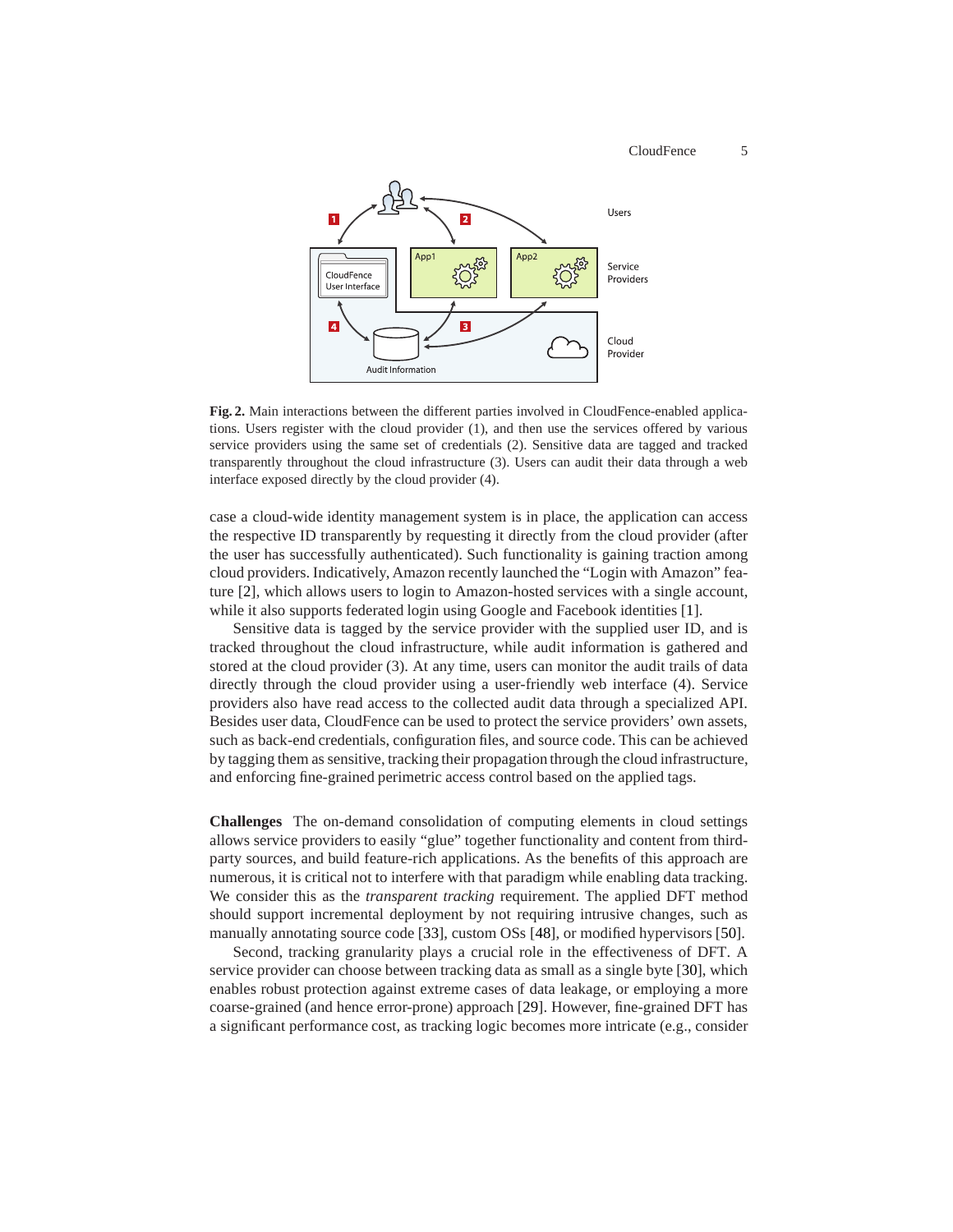the case of two 32-bit numbers with only some of their bits marked as sensitive). We consider this as the *fine-grained tracking* requirement, which suggests performing DFT at the appropriate granularity for balancing overhead and accuracy.

Third, given the range of cloud delivery mechanisms with different compositional characteristics (e.g., IaaS, PaaS), it is important to ensure that dynamic collaboration is taken into consideration when performing DFT. The *domain-wide tracking* requirement refers to the precise monitoring of data flows beyond the process boundary.Examples include intra-host application elements that communicate through the file system or OS-level IPC, or consolidated application components running on remote endpoints.

Finally, the main concept behind CloudFence requires that personal data are marked with a respective user ID. The goal is to support applications with a *practically unlimited number of users*, and thus the DFT component should be able to handle a respectively large number of tags. This requirement is highly challenging, as most DFT frameworks provide either a single tag [\[9,](#page-18-3) [13,](#page-18-4) [34\]](#page-19-3) or just a few—usually eight [\[23,](#page-18-5) [35,](#page-19-4) [36\]](#page-19-5).

### **3 Design**

CloudFence consists of three main components: the *data flow tracking* (DFT) subsystem, the *API stub*, and the *audit trails generation component*. The DFT subsystem performs fine-grained, byte-level explicit data flow tracking without requiring any modification to applications or the underlying OS, while at the same time handles  $2^{32}$  different tags. Our DFT component supports tracking across processes running on the same or remote hosts. Specifically, it *piggybacks*tags on the data exchanged through IPC mechanisms or network I/O channels, keeps persistent tag information for marked data written to files, and handles (un)marshalling transparently. Finally, the low ratio of tagged data allows for further optimizations, like lazily propagating the tags when possible.

The API stub allows service providers to *tag*, i.e., attach metadata information, on sensitive user data that enters their applications. CloudFence does not require application modifications regarding data tracking (e.g., extensive annotations). However, it requires small changes to application code for marking sensitive information. Figure [3](#page-6-0) illustrates the overall architecture of CloudFence. The two processes in the upper part of the figure represent components of a consolidated application, while the rest of the components are part of the cloud provider's infrastructure. Note that for the rest of our discussion, we assume that the service provider relies on an IaaS delivery mechanism, and in this example both processes run on the same (virtual) host. However, Cloud-Fence can be seamlessly employed in PaaS and SaaS setups. Data that are tagged as sensitive (denoted by the solid line in the figure) is tracked across all local files, hostwide IPC mechanisms, and selected network sockets. Tagged bytes that are written to storage devices, or transmitted to remote hosts, result in an audit message.

**Data Flow Tracking** Although our DFT component is inspired by previously proposed DFT tools [\[9,](#page-18-3) [23\]](#page-18-5), for reasons that are explained in detail in Section [4,](#page-7-0) we built it from scratch to provide a transparent, fine-grained, and domain-wide tracking framework suitable for the target cloud environment. We employ Intel's Pin [\[28\]](#page-19-12), a dynamic binary instrumentation toolkit. Pin injects a tiny user-level virtual machine monitor (VMM) in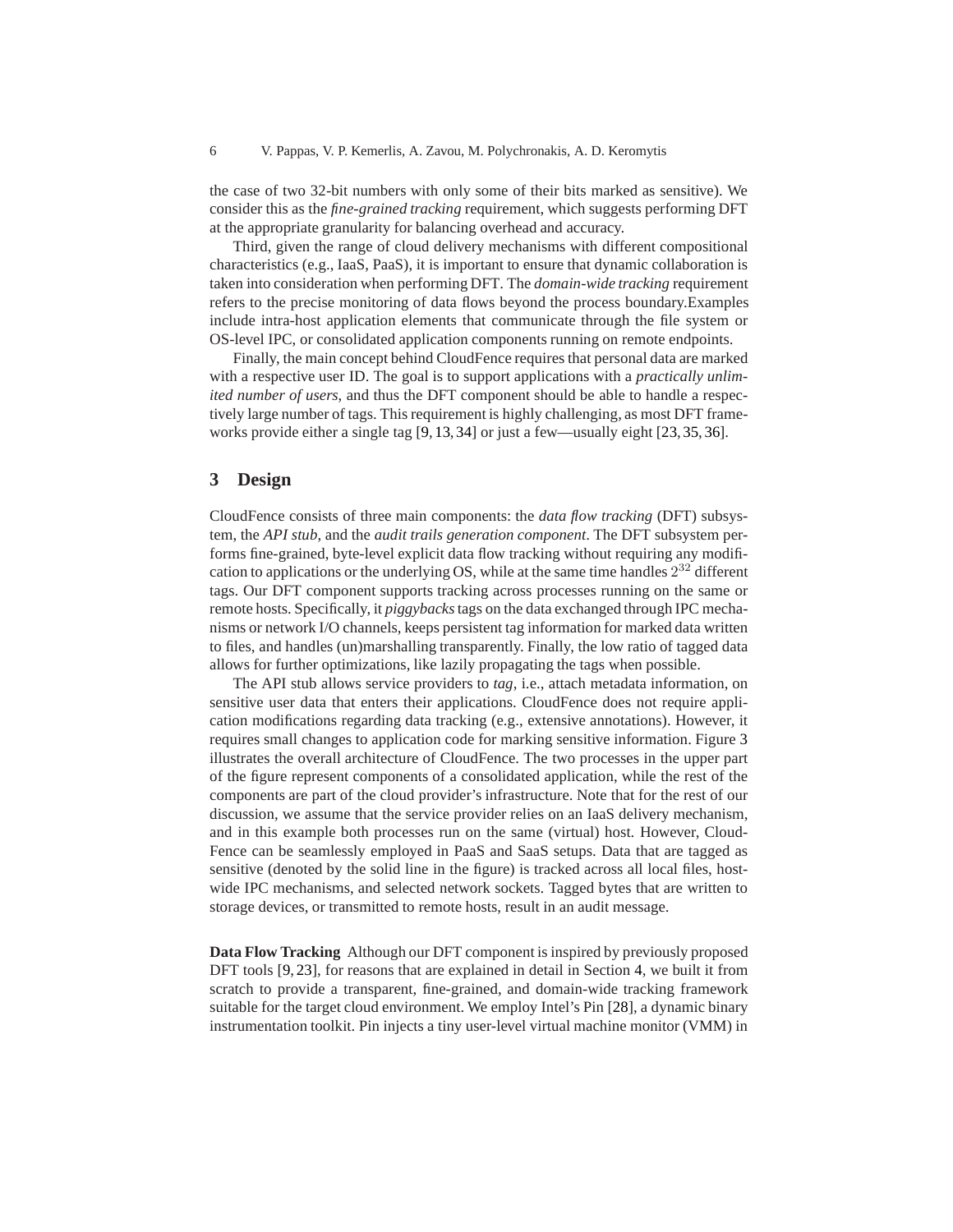

<span id="page-6-0"></span>**Fig. 3.** CloudFence architecture.

the address space of a running process, or in a program that launches itself, and provides an extensive API that CloudFence uses for inspecting and modifying (dynamically at run-time) the process' code at the instruction level.

In particular, CloudFence uses Pin to analyze all instructions that move or combine data to determine data dependencies. Then, based on the discovered dependencies, it instruments program code by injecting the respective tag propagation logic *before* the corresponding instructions. Both the original and the additional instrumentation code, i.e., the data tracking logic, are re-translated using Pin's just-in-time compiler. However, this process is performed only once, right before executing a previously unseen sequence of instructions, and the instrumented code is placed into a code cache to avoid paying the translation cost multiple times.

API The CloudFence API consists of three functions (C prototypes): add\_tag(), del\_tag() and copy\_tag(). The add\_tag function is used for associating a 32bit tag to every byte while del tag is used for unlabeling data. The copy tag function propagates the tag information for the data in  $[&src, &src+len]$  to  $[&dst,$ &dst+len]. The functionality is necessary for aiding the service provider in dealing with cases of unintended unlabeling, also known as *whitewashing*, which we further discuss in Section [6.](#page-15-0) CloudFence also provides appropriate wrappers for higher level languages, which are commonly used in web applications. In particular, for some of the applications used in our evaluation, we developed a PHP extension that provides data tagging to string arguments (other types can be supported likewise), by internally calling the lower-level C functions exported by the CloudFence API.

**Audit Trails Generation** The main purpose of CloudFence's auditing mechanism is to generate *detailed audit trails* for tagged data. Therefore, we implemented a generic "verbose" logging mechanism that collects information for tagged data accesses and generates audit logs. The generated trails are stored in a database outside the vicinity of the service provider in an "append-only" fashion to prevent tampering of archived audit trails. The DFT component pushes audit information to the audit component whenever tagged data is written to a cloud storage device or pass through I/O channels to endpoints inside or outside the cloud.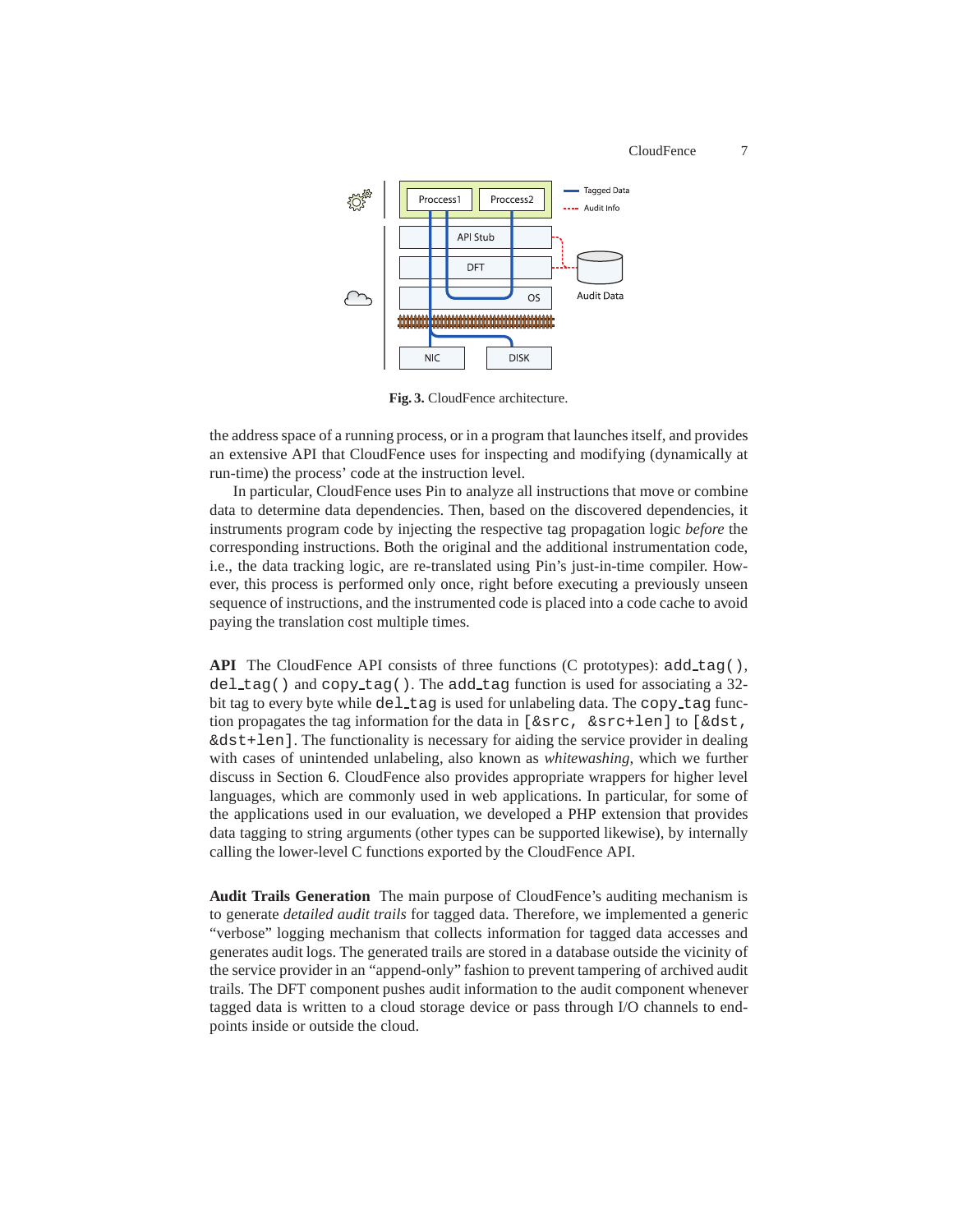## <span id="page-7-0"></span>**4 Implementation**

From a high-level perspective, most of CloudFence's functionality is built around the DFT component, except the user interface, which is a user-accessible web application coupled with a back-end database. Our current prototype is implemented using Pin 2.10, and works with unmodified applications running on x86-64 Linux. The data auditing component is layered on top of CloudFence using system call interposition.

#### **4.1 32-bit Wide Tags and 64-bit Support**

The *shadow memory* used for keeping data tag information plays a crucial role in runtime performance. Previously proposed DFT systems mainly use two approaches for tagging memory: (i) bit-sized tags [\[34\]](#page-19-3), whereby every byte of addressable memory is tagged using a single bit in the shadow memory, and (ii) byte-sized tags [\[9,](#page-18-3) [13,](#page-18-4) [23\]](#page-18-5), whereby each byte of program memory has a sibling in the shadow arena. In between, systems like Umbra [\[36\]](#page-19-5) and TEMU [\[40\]](#page-19-6) allow for various byte-to-byte and byte-to-bit configurations, as well as for lossy encodings (e.g., four bytes of addressable memory can be tagged using one byte). TEMU, in particular, enables very flexible tagging, by supporting tag values of arbitrary size, at the expense of higher runtime performance overhead [\[44\]](#page-19-13). CloudFence trades some of this flexibility for a lower runtime slowdown.

Implementing 32-bit wide tags requires re-designing the shadow memory from scratch. Driven by the fact that data from different sources, carrying dissimilar tags, are rarely combined in our context (e.g., the memory bytes of two different credit card numbers are unlikely to be combined), we opted for a solution that greatly increases the number of tags stored per datum, but unavoidably also increases the overhead of tag combination operations. More precisely, each tag value is stored as a different number, and when two tags are combined, a *new* tag value is created. Still, incorporating this change alone in commodity DFT systems [\[9,](#page-18-3) [23\]](#page-18-5) would only increase the number of tags from 8 to 256, using byte-size tagging. Hence, our next step was to expand the tag size from one to four bytes, allowing for  $2^{32}$  tags.

The transition to 64-bit not only helps overcoming available memory limits, but also enables further optimizations. The relatively expensive translation that involves shadow page table lookups is replaced by a faster one. Taking advantage of the ample address space, we split it in two parts: the shadow memory and the actual process memory. This is achieved by reserving the shadow memory as soon as the process is started, forcing it to allocate memory only in its own part. Address translation then becomes as simple as scaling the virtual address and adding an offset. For example, the memory tags of address vaddr can be obtained as follows: taddr = (vaddr  $\lt\lt$  2) + toff, where toff corresponds to the offset of the shadow memory. CloudFence reserves 16TB of user space for the application and 64TB for the shadow memory, resulting in an offset value of  $0x100000000000$ . However, it allocates pages in the shadow region on demand, i.e., only when a page contains tag information. As every byte of tracked program data needs four more bytes for its tag, part of the physical memory footprint of a process increases by a factor of four.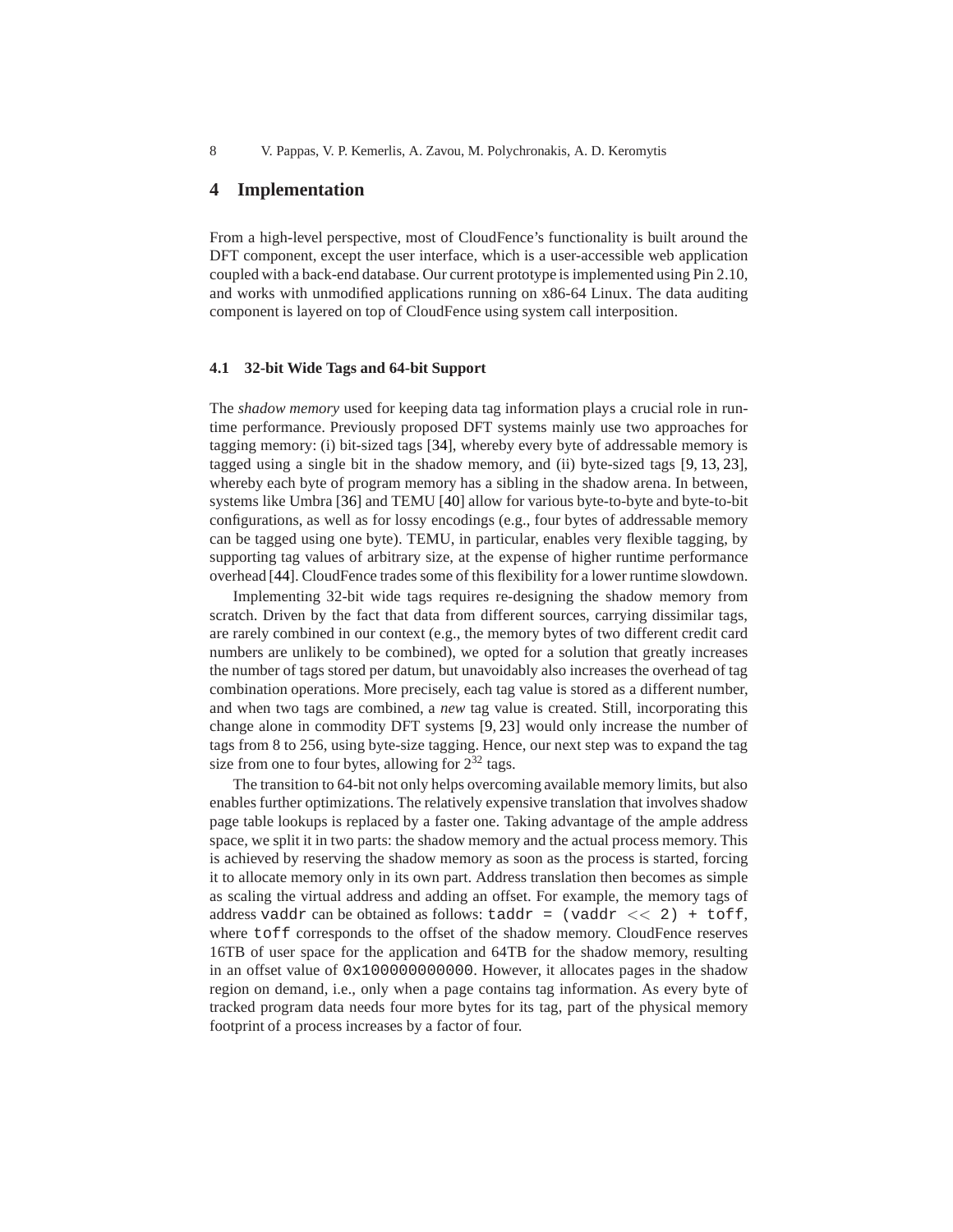#### **4.2 Lazy Tag Propagation**

Most x86-64 instructions fall into one of two major categories: arithmetic and data transfer. For the latter, tags are always propagated following the flow of data, i.e., we *always* copy the tags of the source operand over the tags of the destination operand. On the other hand, whenever the destination operand is derived from a combination of its own value and that of the source operand, there are three possible cases, each having a different impact in terms of performance:

```
/* arithmetic instructions */
if (shadow[src] != 0)
  if (shadow[dst] == 0)shadow[dst] = shadow[src];
  else if (shadow[dst] != shadow[src])
    shadow[dst] = combine(shadow[src], shadow[dst]);
```
Starting from the worst case, (else if), if both operands have different tags, a lookup is performed and a *new* tag is generated. If only the source operand is tagged, its tag is copied to the destination. If the source operand is not tagged, no action needs to be taken. Given that only a small amount of data is usually tagged in our scenarios (recall that we care for discrete pieces of sensitive information), we optimized our design for the last case using Pin's API for fast conditional instrumentation. Arithmetic instructions are instrumented with a lightweight check of whether the source operand is tagged (*fast path*). In case it is, the appropriate propagation actions are performed according to the code snippet above (*slow path*). This avoids in the common case the excessive register spilling that usually occurs by larger instrumentation code that needs more registers [\[28\]](#page-19-12). Finally, tag information is kept into an array-like data structure, indexed by tag value. For every tag, we store whether it is basic or compound, and in the latter case, the tag values it stems from. Compound tags can be traced back to the basic tags they are made of, by recursively querying this data structure.

#### **4.3 Tag Persistence**

Accurate data flow tracking throughout a cloud-based application requires persistent data tags and tag propagation across different processes, which may run on different (physical or virtual) hosts. To this end, we have built a layer on top of our prototype for supporting tag propagation across BSD sockets, Unix pipes, files, and shared memory.

*Sockets and Pipes.* Exchange of tag information over sockets and pipes is handled by embedding all relevant data tags along with the actual data that is being transferred. Maintaining the tag propagation logic completely transparent to existing applications, without modifying them or breaking the semantics of their communication, is the most challenging part of this effort. In our prototype, the exchanged tag information consists of a copy of the relevant area of the shadow memory that CloudFence maintains for the transmitted data, encoded in RLE (Run Length Encoding). Recall that only a very small part of data is usually tagged, so most of the time there will be minimal communication overhead—just a header field that contains the number of triplets.

*Synchronous I/O.* We hook the write, send, and writev system calls using Pin's hooking API, and transmit tag information before the actual data of the original system call. Similarly, we hook the read, recv, and readv system calls, and read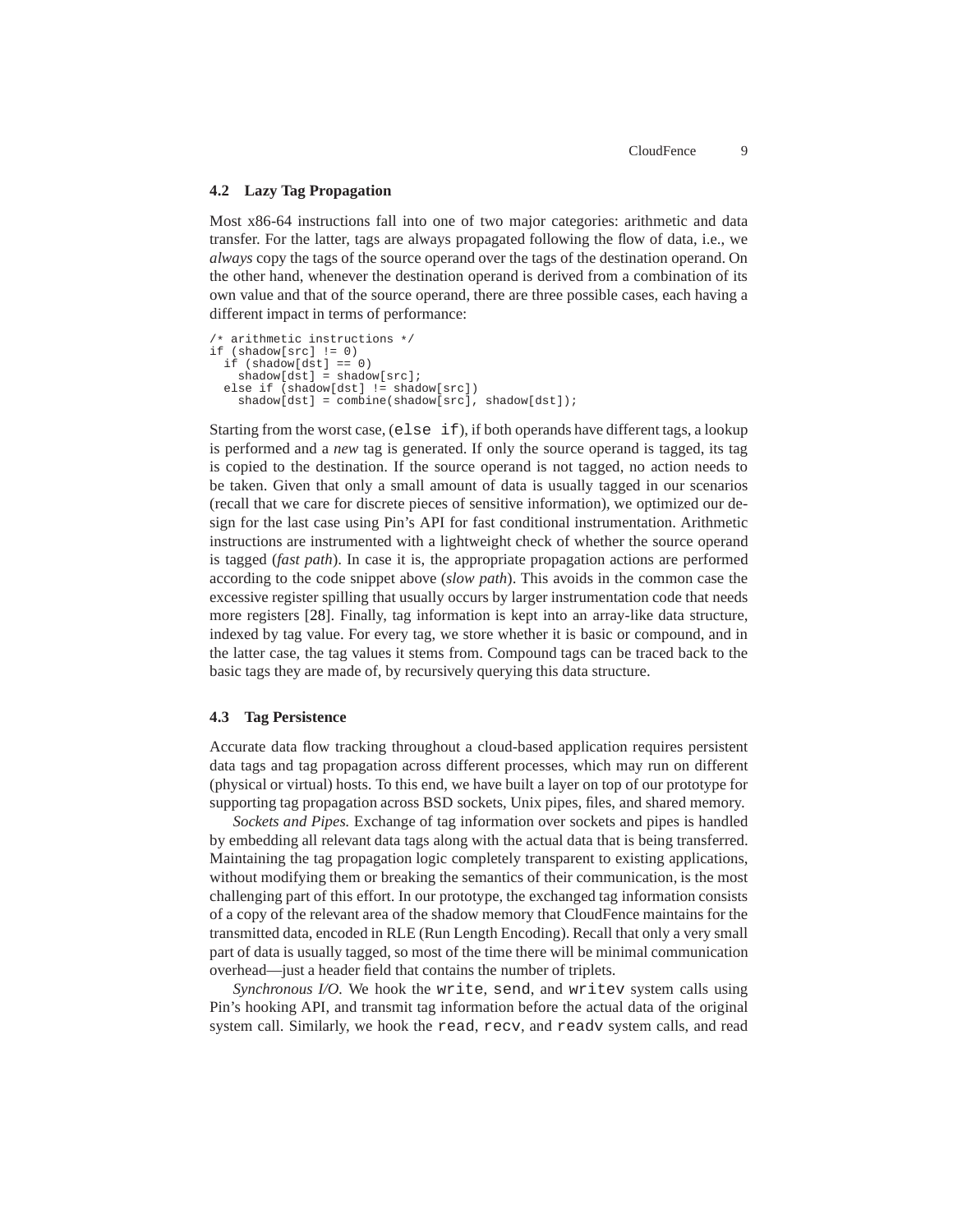the tag information before the actual data. Messages can be received (i) at once, (ii) split in multiple parts, or (iii) interleaved. In the first case, the tag data and the original data are received within the same receiving operation, so they are simply decoded and attached to the original data. For messages received through several read operations, the receiver initially buffers the tag information, and each time a new part is received, its corresponding tag information is appended until the whole message is received. The most difficult case is when the size of the send buffer does not match the size of the receive buffer. Such cases are handled by changing the return value of the read operation to match the end of the current message.

*Non-blocking I/O.* For non-blocking I/O, the above system calls may return a special error code as if the requested operation would block (EAGAIN). If such an error occurs when trying to read the embedded tag information, control returns immediately to the application, as if its read operation failed. If some, but not all, of the tag data is available, the available part is buffered and CloudFence emulates a "would block" error, as if the read operation would block. Similarly, for write operations, we keep accounting of the relevant encoded shadow memory data that is actually sent, and emulate EAGAIN errors until all relevant shadow data has been completely transmitted.

*Multiplexed I/O.* For select, poll, and epoll, we chose to trade a small performance overhead in favor of a safer hooking implementation. Before read or write operations, the system blocks until all tag information is received or sent, as in synchronous I/O. A more robust implementation would check if any of the ready-to-read file descriptors are waiting to receive a new message, and attempt to first retrieve its tag information. If only partial information is available, we can buffer it, and remove the file descriptor from the returned set of select or poll, as if it were not ready to be read. However, such an implementation could break application semantics, since the actual intention of the application after a select or poll invocation is not known in advance, e.g., the application could use recvmsg, or not read any data at all.

*Files.* Tag information should persist even when data is written into files, so that it can be later retrieved by the same or other processes. CloudFence supports persistent tagging of file data by employing shadow files. Whenever a file is opened using one of the open or creat system calls, CloudFence creates a second shadow file, which is mapped to memory and is associated with the original file descriptor. Whenever a process writes a file using write, writev, or pwrite, the tag information of the relevant buffer (or buffers, in case of writev) is also written in the appropriate offset of the mapped shadow file. Similarly, after a read operation using read, readv, or pread, the relevant tag information from the corresponding shadow file is represented at the destination buffer. To limit space requirements, we take advantage of sparse files, which are supported by most modern OSs. For the common case of a file with just a few tagged bytes, the shadow file will consume just  $4\times$  the size of only the tagged data, while shadow files that contain no tag information require no extra space at all.

*Shared Memory.* Our current implementation supports shared memory regions allocated with mmap, but it can be easily extended to cover POSIX API calls (e.g., shm open) or SysV API calls (e.g., shmget). CloudFence hooks calls to mmap, and for each shared memory region, it creates a shadow copy to hold tag information.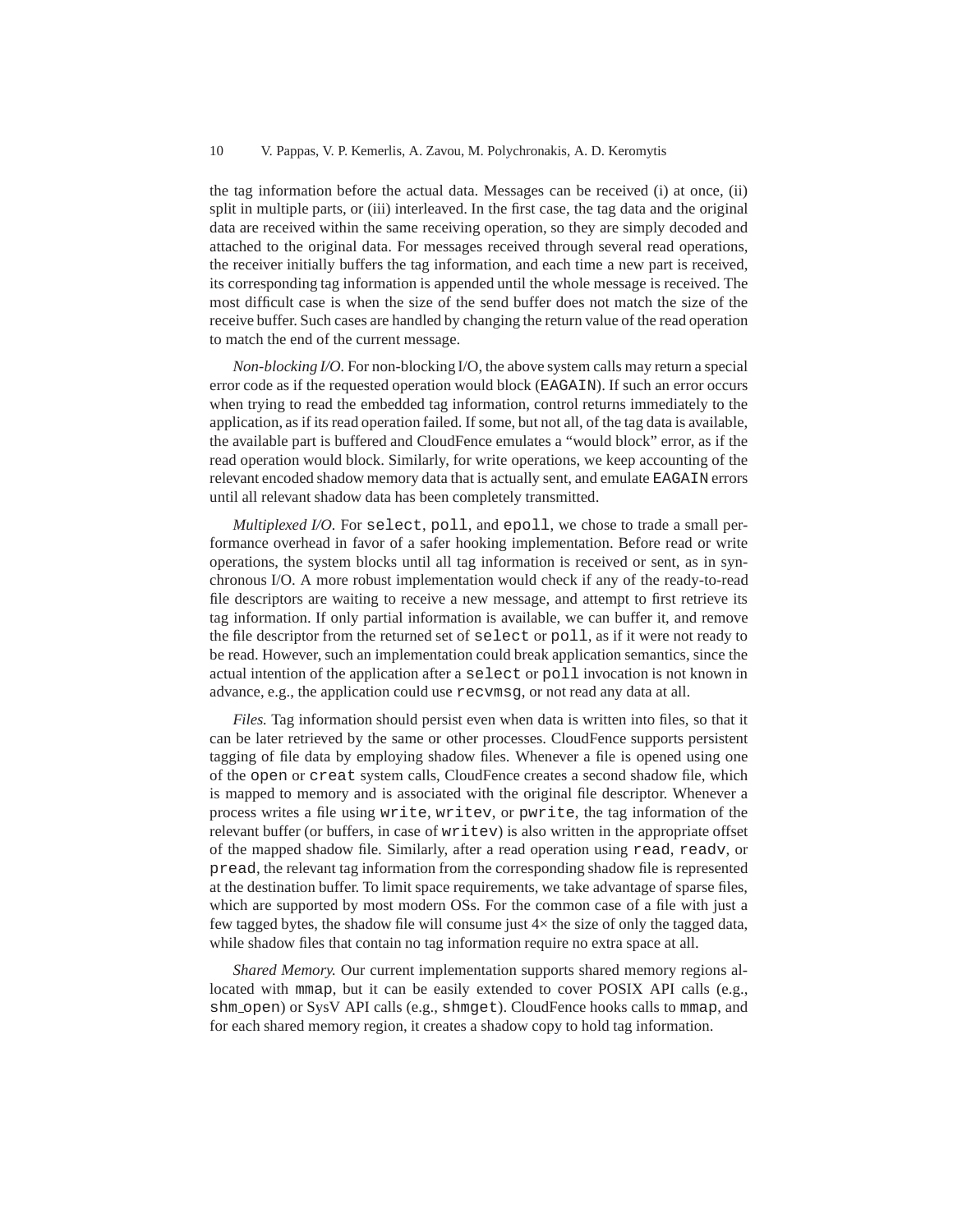#### **4.4 Data Flow Domain**

Data flow tracking is performed within the boundaries of a well-defined *data flow domain*, according to the components of the online service. Whenever some tagged data crosses through the defined boundary, e.g., when a destination file or host does not belong to the specified domain, CloudFence logs the action in the audit database, and, depending on the configuration, may block it.

To automate the configuration of tag propagation between processes that exchange data through the network, CloudFence maintains a global registry of active sockets for the domain by hooking the connect and accept system calls. For each connection attempt, the initiator's IP address and port are recorded in a list of endpoints that support tag propagation. At the same time, the other endpoint's address is queried in the list, and if it exists, this means that both endpoints support it, and consequently tag propagation is enabled for this connection. At the server side, upon a call to accept, and before the call actually returns, the server's address is inserted in the list of sockets that support tag propagation (if not already present). After accept returns, the client's address is queried in the list, and if it exists, then tag propagation is enabled. Note that service providers must only specify the programs that comprise the cloud application, and then the rest of the tag propagation logic is determined automatically.

#### **4.5 User Interface**

CloudFence's user interface leverages Cloudopsy [\[46\]](#page-19-2), a web-based data auditing dashboard. Cloudopsy uses visualization and automated audit log analysis to provide users who lack technical background with a more comprehensible view of audit information. For example, the event of a user's credit card number being sent to an external host other than those included in the trusted domain, which could be a data leak incident, would be clearly depicted in the audit graph presented to the user. In particular, this suspicious data flow would be presented in the audit graph by a directed link in a pre-defined color (e.g., red) indicating the possible data leak. Details regarding the different formats of the audit graphs presented to the end users and the service providers are out of the scope of this paper but are discussed in our paper [\[46\]](#page-19-2). Although this service targets mostly end users, it also provides administrators with a graphical overlook of the overall application dependencies and data flows of the service. The visualization of audit events allows for the immediate verification of legitimate operations and the identification of unexpected transmissions, which otherwise might have remained hidden much longer in the reams of raw audit logs, thus reducing decision and reaction latency.

# **5 Evaluation**

We evaluate CloudFence in terms of ease of deployment in existing applications, runtime performance, and effectiveness against data leakage attacks, using two real-world applications: an e-commerce framework and a bookmark synchronization service. Our experimental environment consists of three servers, each equipped with two 2.66GHz quad core Intel Xeon X5500 CPUs and 24GB of RAM, interconnected through a Gigabit switch. To better match a cloud infrastructure environment, two of the servers run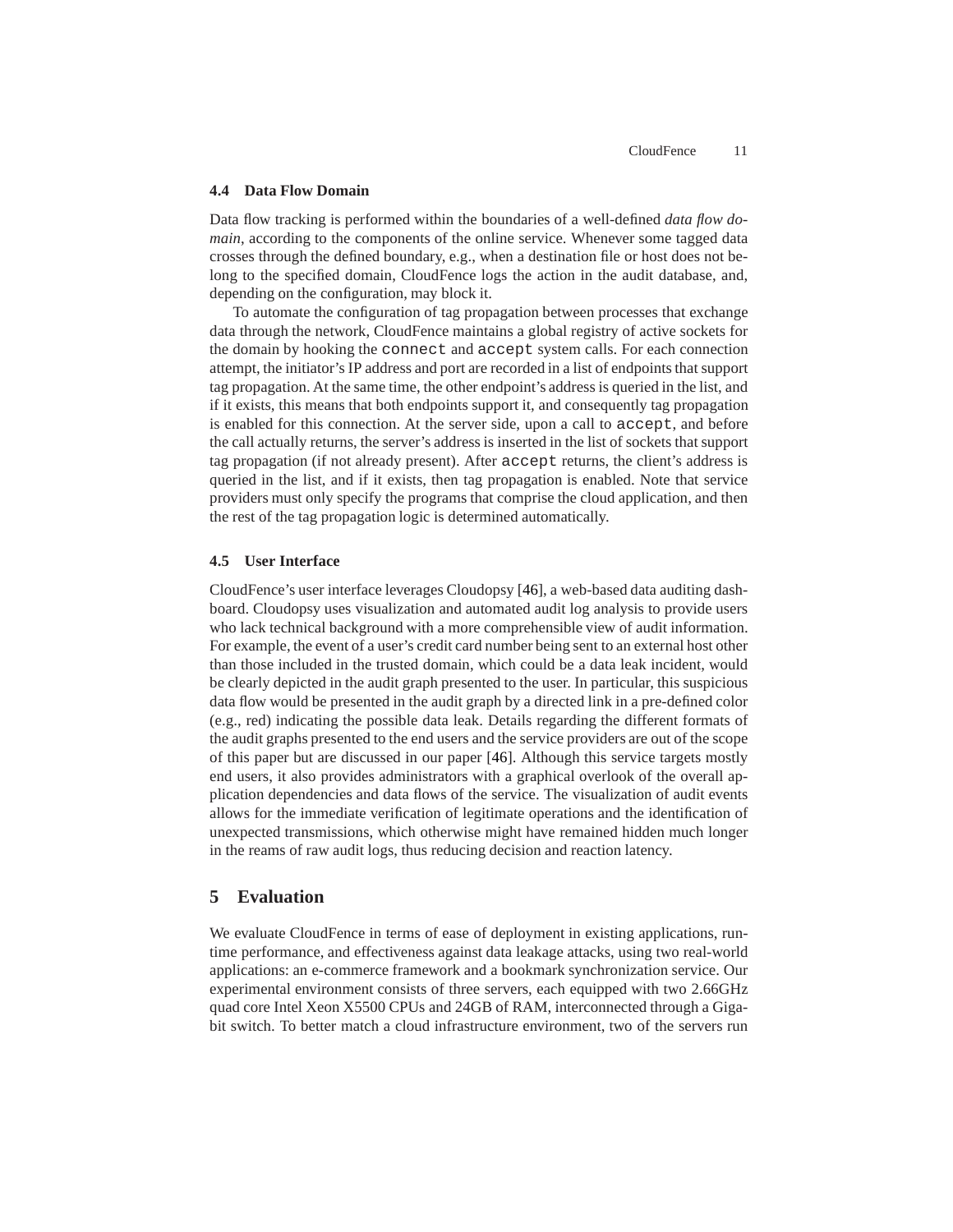VMWare ESXi v4.1, and all CloudFence-enabled applications were installed in virtual machines. The third server was used to simulate clients and drive the experiments. In all cases, the operating system was 64-bit Debian 6.

#### **5.1 Deploying CloudFence**

**Online Store** The first scenario we consider is an online store hosted on a cloud-based infrastructure. Typically, during a purchase transaction, sensitive information, such as the credit card number and the recipient's postal and email address, is transmitted to the online store, and from there, usually to third-party payment processors. The service provider can incorporate CloudFence in the e-store application to allow users to monitor their data, as well as to restrict the use of sensitive data within the application's domain. The developers of the e-store know in advance the entry points of sensitive user data, as well as which processes and hosts should be allowed to access this data. For instance, after users input their credit card information through the e-store front end, it should only be accessed by the e-store's processes, e.g., its web and database servers. The only external channel through which it can be legitimately transmitted is a connection to the third-party payment processor, i.e., a well-known remote server address.

The application we chose for this scenario, called VirtueMart, is an open source e-commerce framework developed as a Joomla component, and is typically used in PHP/MySQL environments. We configured VirtueMart to accept payments only through credit card, and set up actual electronic payments through the Authorize.Net payment gateway service using a test account. To incorporate CloudFence, we had to add just a few lines of code at the user registration and order checkout modules. Specifically, we added a new input field in the registration form for the user's unique ID, a new column in the user's database table, and a few lines of code for storing the ID in the database along with the user's info. For the checkout phase, we added a few lines of code in the script that processes the payment information. First, the user ID for the current session is queried from the database. Then, the HTTP POST variable that holds the credit card number is tagged by calling the add tag API function through a PHP wrapper. Finally, the data flow domain of the application comprises the web server, the database server, and any other processes these two may spawn.

**Bookmark Synchronization** This use case stems from the increased demand for data synchronization services, as users typically have many internet-connected devices. The scenario in this case is to host a bookmark synchronization service on the cloud based on SiteBar, an online bookmark manager written in PHP. When adding a link to SiteBar, users have the option to set it as public or private, and may change it later. From the side of the service provider, we would like to tag any private links as sensitive.

Incorporating CloudFence in SiteBar was very similar to the previous case, as both applications are written in PHP and use MySQL as a database back-end. On the other hand, changing the source code to tag the sensitive data (user links marked as private) was slightly more elaborate, as the sensitivity level of data can change dynamically. Thus, we had to change the code that adds a link so as to tag it in case it is marked as private, as well as the code for editing a link. It is essential to update the copy in the database on edit, in order for the change to be persistent.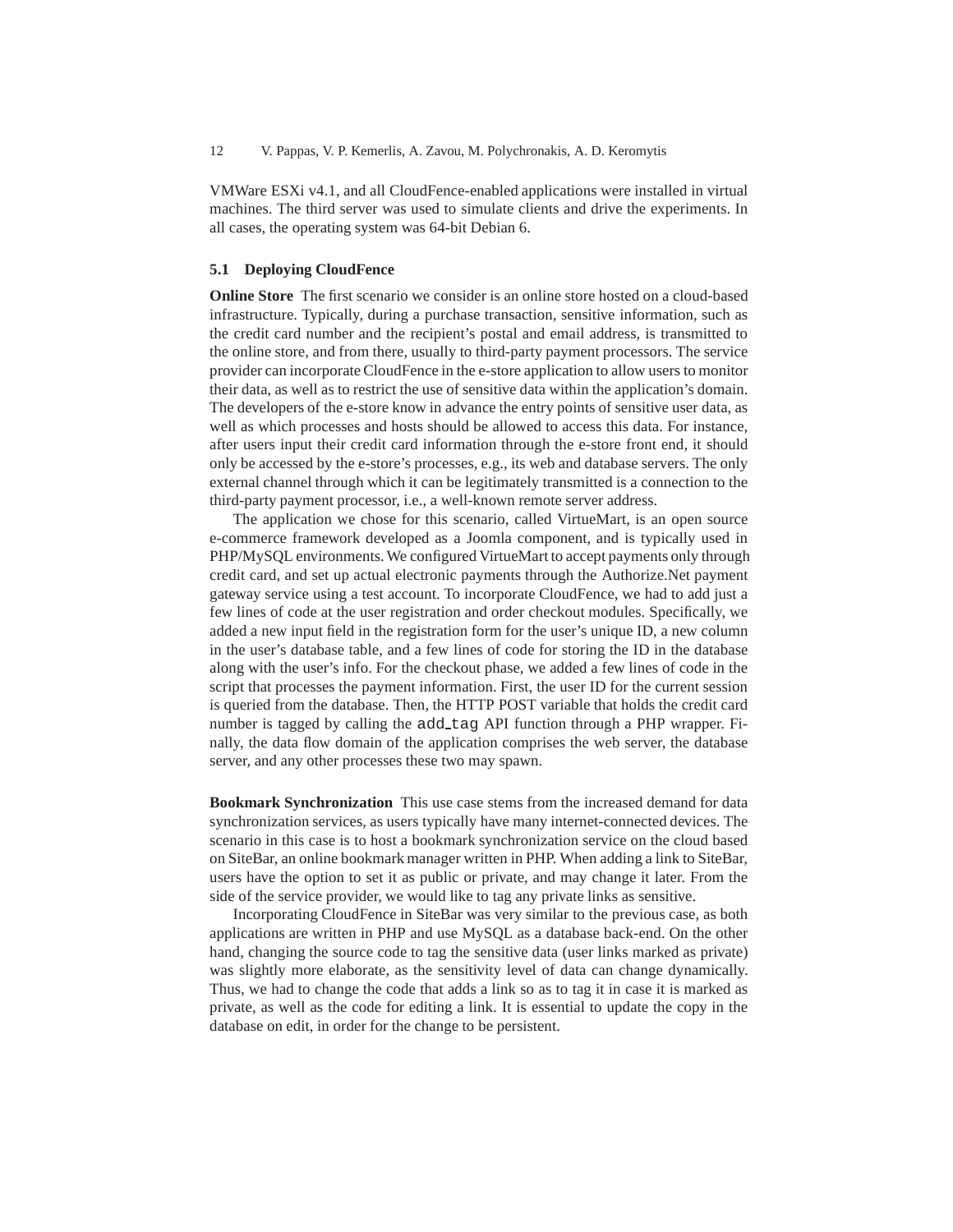#### **5.2 Effectiveness**

To evaluate the effectiveness of CloudFence, we tested whether it can identify illegitimate data accesses performed as a result of attacks. We used exploits against two publicly disclosed vulnerabilities in the studied applications. The first allows authenticated users of SiteBar versions earlier than v3.3.8 to read arbitrary files [\[3\]](#page-18-9). This is the result of insufficiently checking a user-supplied value through the  $\text{dir}$  argument, which was used as the base directory for reading language specific files, as shown below:

sprintf(\$dir.'/locale/%s/%s',\$var1,\$var2);

Passing a file name that ends with the URL-encoded value for the zero byte (\$00) causes the open system call to ignore any characters after it and read the supplied file:

http://SB\_APP/translator.php?download&dir=/var/lib/mysql/SCHEMA/TABLE.MYD%00

Using SiteBar v3.3.8 on top of PHP v5.2.3, we repeatedly read files by exploiting this bug through a browser on a remote machine. CloudFence reported successfully all accesses to data with persistent tags in the file system, which in our case corresponded to files belonging to MySQL.

Another type of attack that usually leads to information leakage is SQL injection. The main cause, again, is the insufficient user input validation. To demonstrate the effectiveness of CloudFence on preventing this type of attacks, we used another real-world vulnerability in VirtueMart version 1.1.4 [\[4\]](#page-18-10). The value of the HTTP GET parameter order status id is not properly sanitized, allowing malicious users to change the SQL SELECT query by using a URL like the following:

http://VM\_APP/index.php?option=com\_virtuemart&page=order.order\_status\_form &order\_status\_id=-1' UNION ALL SELECT ... where order\_id='5

which results in the execution of the following query:

```
SELECT * FROM jos_vm_order WHERE order_status_id=-1' UNION ALL SELECT ...
FROM jos_vm_order_payment where order_id='5';
```
The above query returns a row from the jos\_vm\_order\_payment table, which holds the credit card numbers, instead of the table jos vm order. As in the previous case, we installed the vulnerable version of VirtueMart on top of PHP v5.3.3, and tried to access the credit card numbers by exploiting this bug. In all cases, CloudFence identified the exfiltration attempt, as the relevant data had been tagged as sensitive upon entry.

#### **5.3 Performance**

To assess the runtime overhead of CloudFence we compare it against Libdft [\[23\]](#page-18-5), a data flow tracking framework for commodity systems, as well as the unmodified application in each case. We chose Libdft because it is publicly available, and it also uses Pin for runtime binary instrumentation. Libdft maintains a shadow byte for each byte of data, and thus supports only eight tags per byte, represented by individual bits. Compared to CloudFence, which uses four shadow bytes per actual byte of data, Libdft has thus significantly lower shadow memory requirements. Furthermore, representing each tag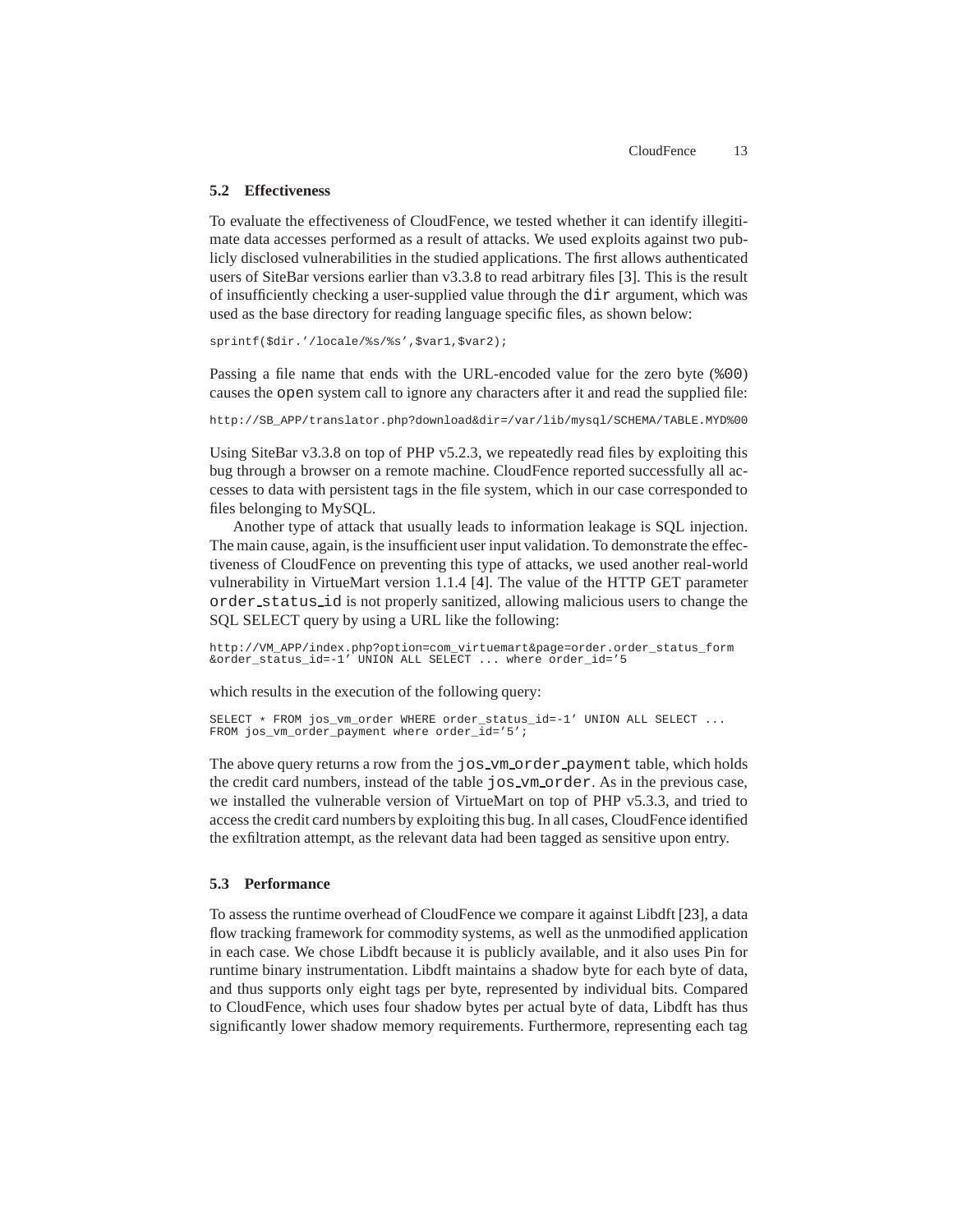

<span id="page-13-0"></span>**Fig. 4.** Slowdown as a function of the percentage of data with different tags that must be combined (worst case). CloudFence not only supports  $2^{32}$  tags (instead of just eight for Libdft), but also is faster for the cases we consider in our setting  $(< 10\%$ ).

using a single bit allows Libdft to implement aggressive optimizations for tag propagation using bitwise OR operations. In contrast, CloudFence has to synthesize a new tag whenever two existing tags must be combined, and then maintain their association. As we show in this section, despite the increased requirements of CloudFence in terms of memory consumption and computation for supporting 32-bit tag propagation, its runtime overhead is comparable to Libdft for the cloud-based applications we consider.

**Microbenchmark** We begin by focusing on the overhead of tag propagation, and specifically exploring tag *generation*, which is the worst case scenario for CloudFence. The test program we used allocates two buffers, buf  $\alpha$  and buf  $\beta$ , of the same size. The bytes of buf a are tagged with the value 1. Each byte of a specified part of buf b is tagged with a different value, starting from 2. Then, each byte of buf  $a$  is added to the corresponding byte in buf  $\Delta$ , and the process repeats for a number of times. For each add operation, if the current byte in buf  $\bot$  b is not tagged, then buf  $\bot$  a's tag is copied over, otherwise, their tags are combined and a new one is generated.

Figure [4](#page-13-0) shows the slowdown imposed by data flow tracking for CloudFence and Libdft. CloudFence not only provides extra functionality that is crucial for cloud environments, but at the same time it is even faster than Libdft for the cases we consider, i.e., minimal combination of data marked with different tags, as the personal data of different users are not likely to be intermixed. The extreme case in which each add operation generates a new tag results in a 20× slowdown (upper bound).

**Real-world Applications** We decided to focus our experiments on VirtueMart, as it represents the most complicated scenario among the chosen applications. VirtueMart stresses a larger part of CloudFence's functionality, and therefore results in a larger but more representative performance impact in comparison to SiteBar. In our experiment, we measure the sustained throughput of user requests that VirtueMart can handle when processing concurrent purchase transactions from multiple users. We installed two instances of VirtueMart on virtual machines in our testbed. One runs on top of Apache using the PHP module, and the other was compiled after transforming the PHP to C++ using Facebook's HipHop. In both cases, MySQL was the database back-end. To gen-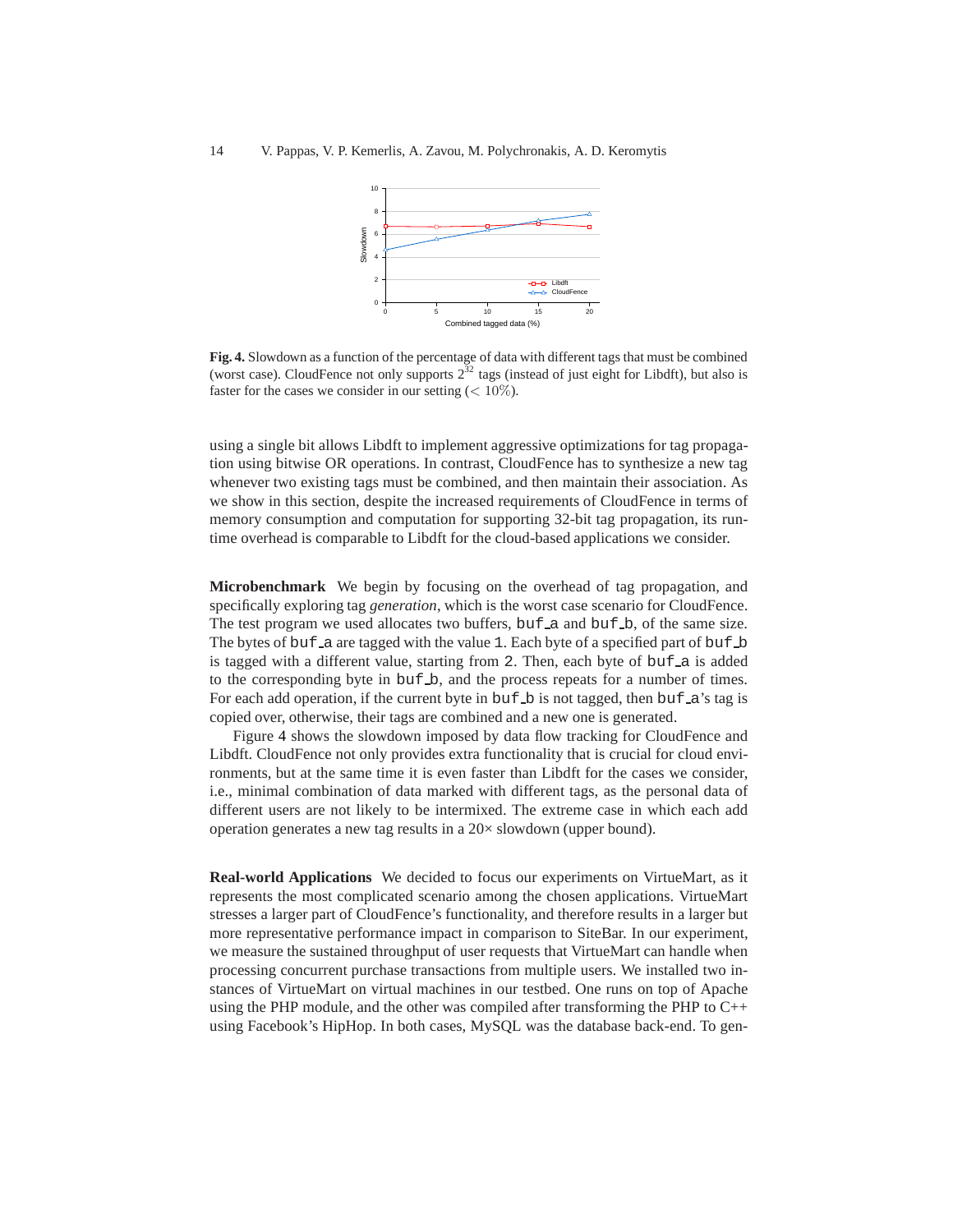

<span id="page-14-0"></span>**Fig. 5.** Request throughput for VirtueMart using the default web server configuration.

<span id="page-14-1"></span>**Fig. 6.** Request throughput for VirtueMart using Facebook's HipHop.

erate a realistic and intensive workload, we used a second host connected through a Gigabit switch that emulated typical client requests for placing product purchases. The Gigabit network connection minimizes network latency, increasing this way the imposed stress on the server when emulating multiple concurrent user transactions.

Instead of performing the same request over and over, we simulated more realistic conditions by replaying complete purchase transactions. Each transaction consists of nine requests: retrieve the front page, login, navigate to the product page for a specific item, add that item in the shopping cart, verify the contents of the shopping cart, checkout, enter payment info, confirm the purchase, and logout. For each of these requests, the web clients also download any external resources, such as images, scripts, and style files, emulating the behavior of a real browser, without performing any clientside caching. We should stress that VirtueMart was fully configured as in a real production setting, including properly working integration with Authorize.Net for processing credit card payments using a test account.

Figure [5](#page-14-0) shows the sustained request throughput for a varying number of concurrent web clients, when VirtueMart is running i) natively, ii) on top of Libdft, and iii) on top of CloudFence. The request throughput was calculated by dividing the number of requests by the total duration of each experiment. In all runs, each client was configured to perform three end-to-end transactions, so that the number of requests per client remains consistent across all experiments. We see that although CloudFence reduces the throughput in half, its performance is comparable to Libdft despite its much more CPU and memory intensive tag propagation logic. A significant fraction of the slowdown for both systems can be attributed to Pin's overhead for runtime binary instrumentation. We should note that the server throughput in the native case is not bounded due to limited computational resources, but rather due to the default configuration of Apache, which uses a pool of 10 processes for serving concurrent clients. Thus, to be more precise, CloudFence took advantage of the available cycles and imposed additional overhead.

Figure [6](#page-14-1) shows the results of the same experiment using the compiled version of VirtueMart and the built-in multi-threaded web server that comes with the HipHop code transformer. This time, the native throughput is bound due to CPU saturation. In the worst case, the request throughput is roughly 13 times slower when CloudFence is enabled. Another contributing factor to performance degradation as concurrency increases lies in the underlining binary instrumentation framework. To provide thread-safe exe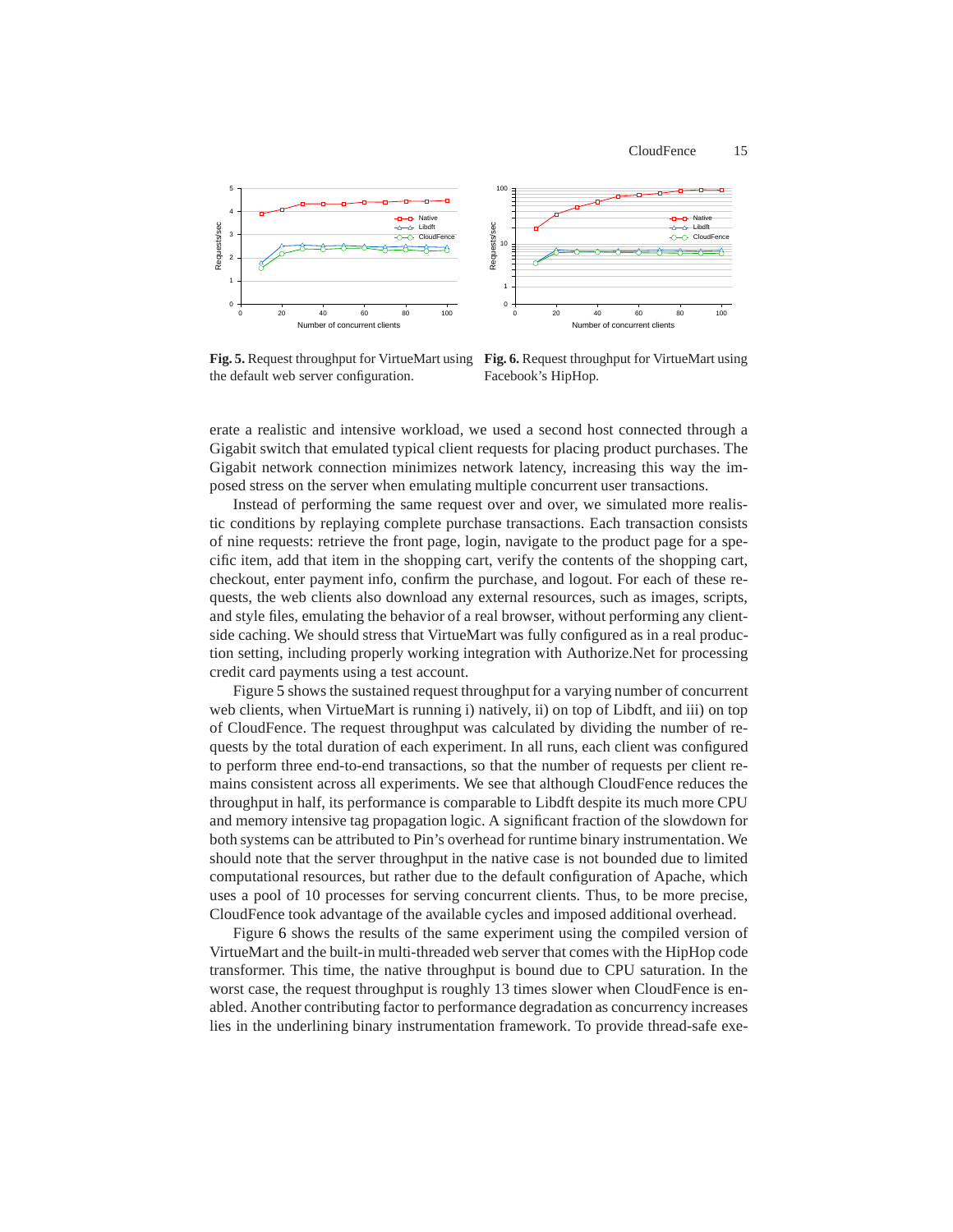cution of system call hooks, Pin serializes their execution using a process-level global lock. This kind of hooks are used by both CloudFence and Libdft, which again achieve comparable performance.

### <span id="page-15-0"></span>**6 Discussion**

*Over-tagging.* We opted for a design that does not suffer from over-tagging or tag pollution. Specifically, CloudFence does not tag pointers nor it propagates tags due to implicit flow, which prior work has shown to produce over-tagging [\[14,](#page-18-6) [39\]](#page-19-14). Moreover, it takes into consideration that certain system calls write specific data to user-provided buffers. For instance, consider gettimeofday, which upon every call overwrites the user space memory that corresponds to one, or two, struct timeval data structures. Such system calls always result in sanitizing (untagging) the data being returned, unless CloudFence has installed a callback that selectively tags returned data.

*Under-tagging.* CloudFence only supports explicit data flows, which can lead to under-tagging whenever the service provider uses a code construct that copies sensitive data using branch statements. As an example, consider the code snippet if (in  $= 1$ ) out  $= 1$ ;. Although the value of in is copied to out, any tags associated with it are not. DTA++ [\[22\]](#page-18-11) addresses this issue by identifying implicit flows within information-preserving transformations and generating rules to add additional tags only for a certain subset of control-flow dependencies. During our evaluation, we identified a couple of such cases, in AES encryption (used in SSL, MySQL, and the Suhosin PHP hardening extension) and Base64 encoding. Such cases should be handled manually by the service provider, by hooking the corresponding functions and copying the tag information from their source to the target operand using the copy  $\pm$  ag function.

*Binary Instrumentation.* The choice of a DFT framework based on binary instrumentation unavoidably comes with an increased runtime penalty. However, we have managed to support 32-bit wide tags per byte while maintaining a similar, or even lower, overhead compared to existing systems, allowing the practical use of Cloud-Fence in real settings. Alternative implementations of this functionality within language runtimes [\[6,](#page-18-12)[8\]](#page-18-13), or even at hardware, have been shown to degrade the imposed overhead.

*Fine-grained Tracking.* CloudFence is a general framework designed for use with all the components of a cloud-based service without modifications. To achieve this, we chose fine-grained over coarse-grained (process-level) tags, although this comes with an increased overhead. Other implementations [\[29\]](#page-19-11) that tried to avoid this overhead by coloring each time the entire process serving the HTTP request for user data with the tag or color representing this specific user, ended keeping extra information in the application level, when its processes where handling data from multiple users at the same time. As expected, in this case the process would be assigned a tag representing both users, but if there was no merge of the data, this data would still carry the new tag instead of the initial unique user tag. Therefore, the audit capability provided to the end users for their cloud-based data would not be as precise in the case of process-level tags as it is in our fine-grained implementation.

*Alternative DFT Tools.* CloudFence has been influenced by previous DFT proposals, with the closest being Libdft [\[23\]](#page-18-5), but none of them would suffice for our goal.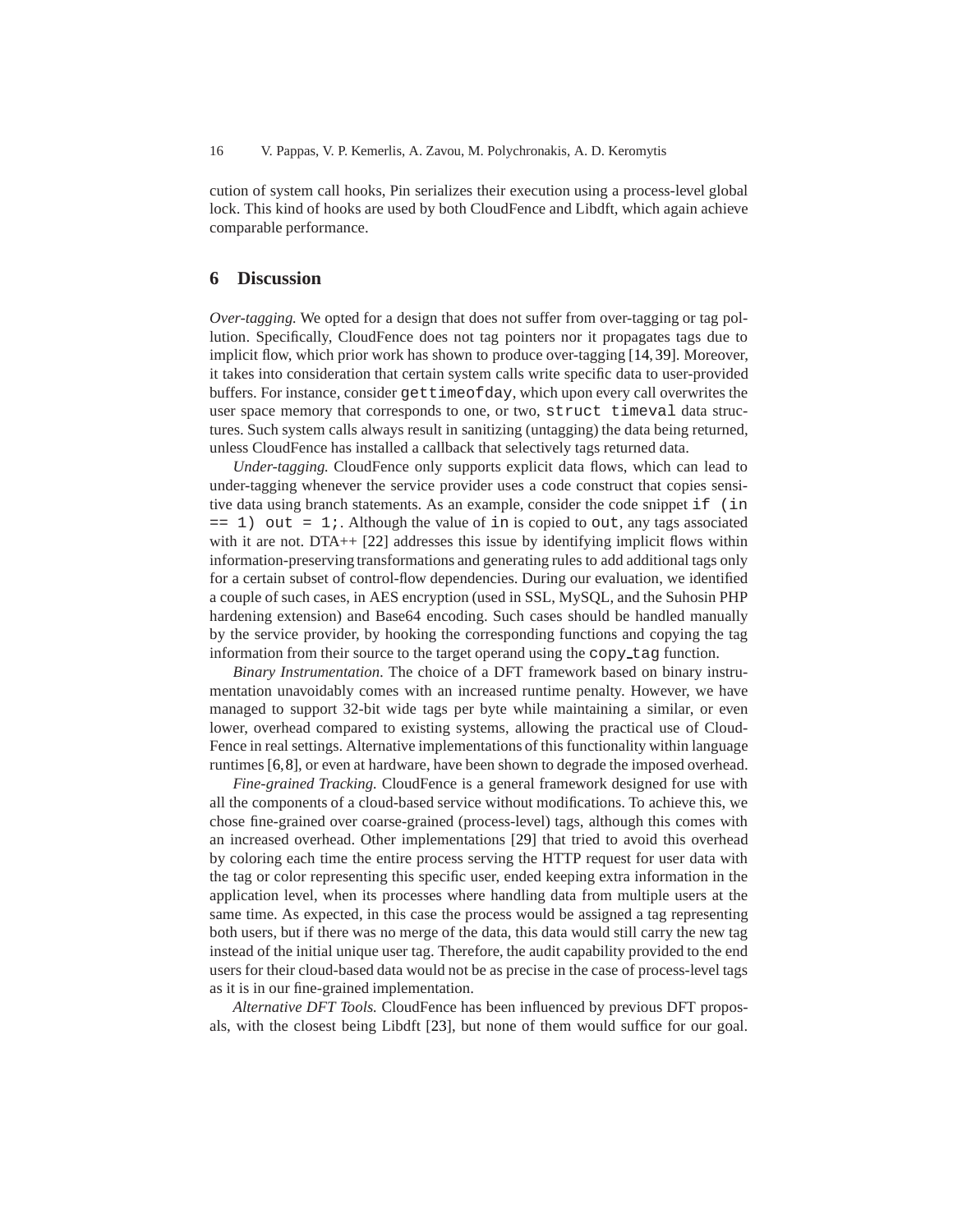In particular, although CloudFence and Libdft share the same underlying DBI framework (Pin), they differ completely in (i) shadow memory design, (ii) tag propagation logic, and (iii) I/O interface. Libdft uses dynamically allocated shadow memory (tracks memory allocations) and a page-table-like structure for performing virtual-to-shadow memory translations. CloudFence, on the other hand, reserves part of the abundant 64 bit address space for storing the 4-byte wide tags (per byte of program memory), thus making memory-to-tag translation without a lookup. Regarding the low-level optimization that Libdft uses, we retained what it considers as fast vcpu and huge tlb. Finally, the system call interface of 64-bit Linux is slightly different from the 32-bit version and the system call numbers are shuffled. Hence, the I/O system call descriptors that CloudFence uses had to be adapted.

*Universally-unique User IDs.* The use of the same ID across all services may raise privacy concerns, as this allows the cloud provider to track user activity within its premises. Although cloud providers could track users even if a cloud-wide user ID was not used, e.g., by combining user-identifying features such as browser fingerprints and HTTP cookies [\[25\]](#page-18-14), a unique ID per user certainly makes tracking easier. Cloud providers, however, have already started offering access to hosted services through in-house [\[2\]](#page-18-7) or third-party web identity providers [\[1\]](#page-18-8), and this trend is expected to continue, as it improves user experience by having to manage fewer accounts.

# **7 Related Work**

A common approach for degrading the impact of data leaks is to store important data in an encrypted form on the remote server [\[10,](#page-18-15) [19,](#page-18-16) [43\]](#page-19-15). Even though encryption alleviates the problem of secure storage in the cloud, it does not solve the issue when also processing on this data on the remote infrastructure is required. The homomorphic encryption scheme [\[21\]](#page-18-17), although promising it is for now computationally prohibitive for real-world applications.

Information flow tracking (IFT) is another common approach for protection against information leakage. IFT implementations range from per-process [\[14,](#page-18-6) [31,](#page-19-16) [34,](#page-19-3) [51\]](#page-19-17) and singe-host tracking [\[16,](#page-18-18) [32,](#page-19-18) [44\]](#page-19-13) to the more recent cross-host taint tracking systems [\[5,](#page-18-19) [17,](#page-18-20) [18,](#page-18-21) [24,](#page-18-22) [47,](#page-19-19) [50\]](#page-19-9). These designs were well suited for the contexts in which they were proposed, but in contrast to our approach, they are difficult to adapt in different environments. Jif [\[33\]](#page-19-7) and Resin [\[45\]](#page-19-20) extend the Java and PHP language runtimes, respectively, with IFT abilities to enable user privacy constraints and prevent information leakage. Although they allow better performance numbers for the DFT component, they require complete application rewrites and suffer from the inherent limitation of labeling and tracking at the coarse-level of objects, in contrast to our more fine-grained and application agnostic approach. DStar [\[49\]](#page-19-21) and Flume [\[27\]](#page-18-23) are alternative IFT mechanisms for distributed systems, which though do not meet our needs since they cannot track granularities smaller than high-level objects, i.e., files, processes and sockets, or they would require rewriting of the monitored applications to enable the tracking mechanism. Vanish [\[20\]](#page-18-24) follows a different approach to information leakage prevention, by ensuring that all copies of sensitive data become unreadable after a user-specified time,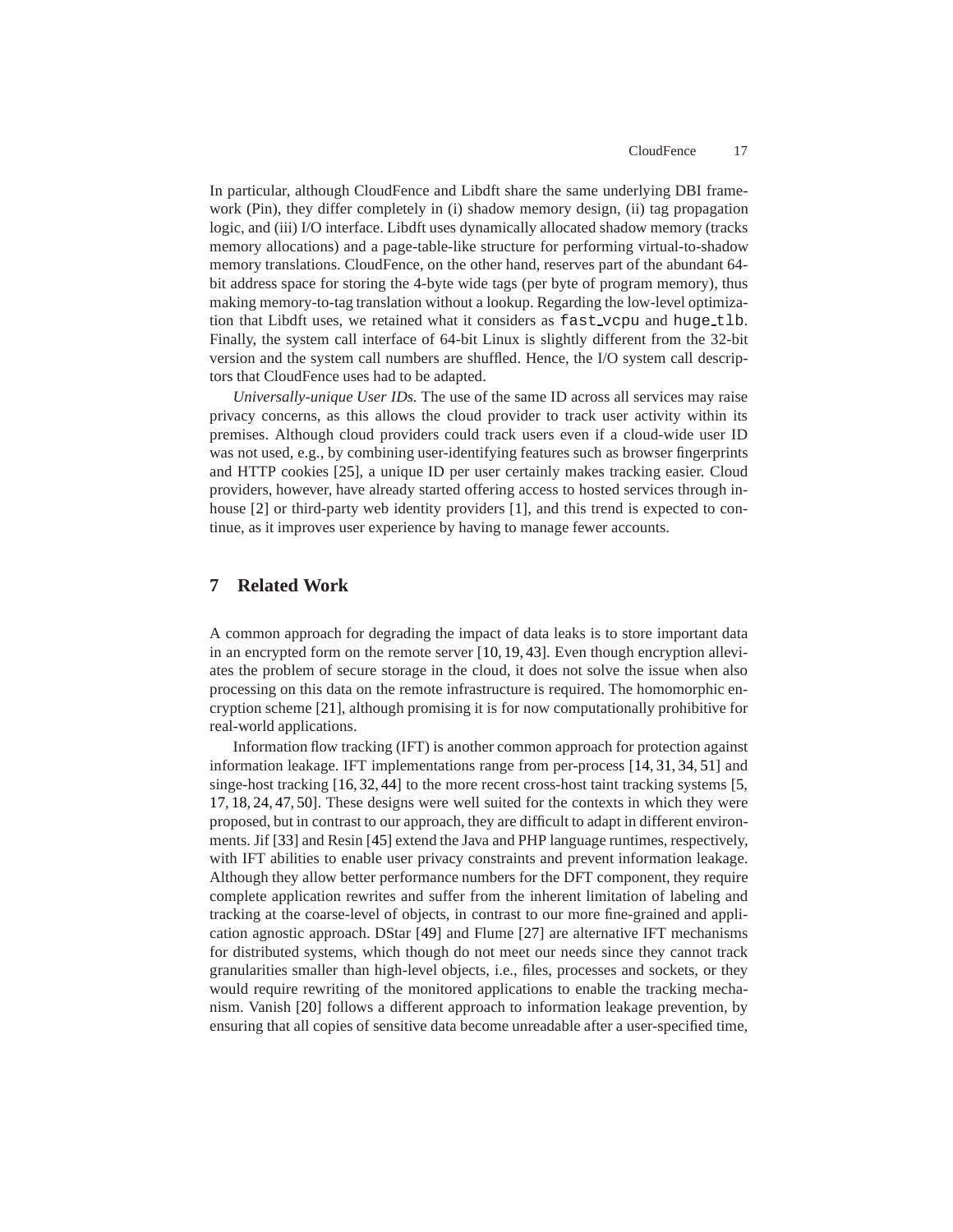without the need of any trusted third party for performing the deletion. Vanish meets this challenge by integrating cryptographic techniques with distributed systems.

When focusing on the problem of data leakage for cloud-based services, most works reflect continuations of established lines of security research, such as web security and secure data outsourcing and assurance, rather than approaches with an exclusive focus on cloud security, with a few exceptions [\[26,](#page-18-25) [29,](#page-19-11) [37\]](#page-19-22). Among them is Silverline [\[29\]](#page-19-11), a system close to our vision, with the goal of enabling cloud providers with auditing and data leaks prevention capabilities. Although we share the same goal, the process-level tainting they support, is rather coarse-grained for the most common web-applications, and as such it is not applicable to a wide-range of cloud applications. Similar in spirit to our work, the W5 project [\[26\]](#page-18-25) although it introduces some of the concepts used in CloudFence, we offer a working implementation which supports a more fine-grained labeling and data tracking approach, able to handle multiple users per process — as in most common web-applications.

Brown et al. [\[11\]](#page-18-26) tried to address the problem of trustworthy cloud-hosted services even when the service provider is not trusted, by involving a trusted cloud provider attesting service application code to end-users. Like CloudFence, this work also tries to give insights to the end-users regarding the processing of their sensitive data by the cloud-hosted services, but the focus is on code attestation and the service provider is a PaaS client of the cloud, whereas CloudFence can be employed in all models of cloud services. Finally, Santos et al. [\[38\]](#page-19-23) also worked on the issue of a trusted cloud computing platform (TCCP) but their approach relies on TPM attestation chains.

### **8 Conclusion**

One of the most highly cited concerns regarding cloud-hosted services is the fear of unauthorized exposure of sensitive user data. Users have to trust the efforts of both the third-party service provider and the cloud infrastructure provider for properly handling their private data as intended. In this work, we take a step towards increasing the confidence of users for the safety of their cloud-resident data by introducing a new direct relationship between end users and the cloud infrastructure provider. CloudFence is a service provided by the cloud infrastructure, that offers data flow tracking abilities to both service providers and their users for user data collected in the realm of cloudbased services. In particular, CloudFence allows users to independently audit their data by the cloud-based services, and additionally enables service providers to confine data propagation and protect their digital assets within well-defined domains. Our evaluation using real-world applications demonstrates that CloudFence can be integrated easily in existing applications, can protect against information disclosure attacks, and imposes a modest performance overhead that allows its practical use in real environments. Our prototype implementation is open source and freely available.

**Acknowledgements.** This work was supported by DARPA and the National Science Foundation through Contract FA8651-11-C-7190 and Grant CNS-12-28748, respectively, with additional support from Intel and Google. Any opinions, findings, conclusions or recommendations expressed herein are those of the authors, and do not necessarily reflect those of the US Government, DARPA, NSF, Intel, or Google.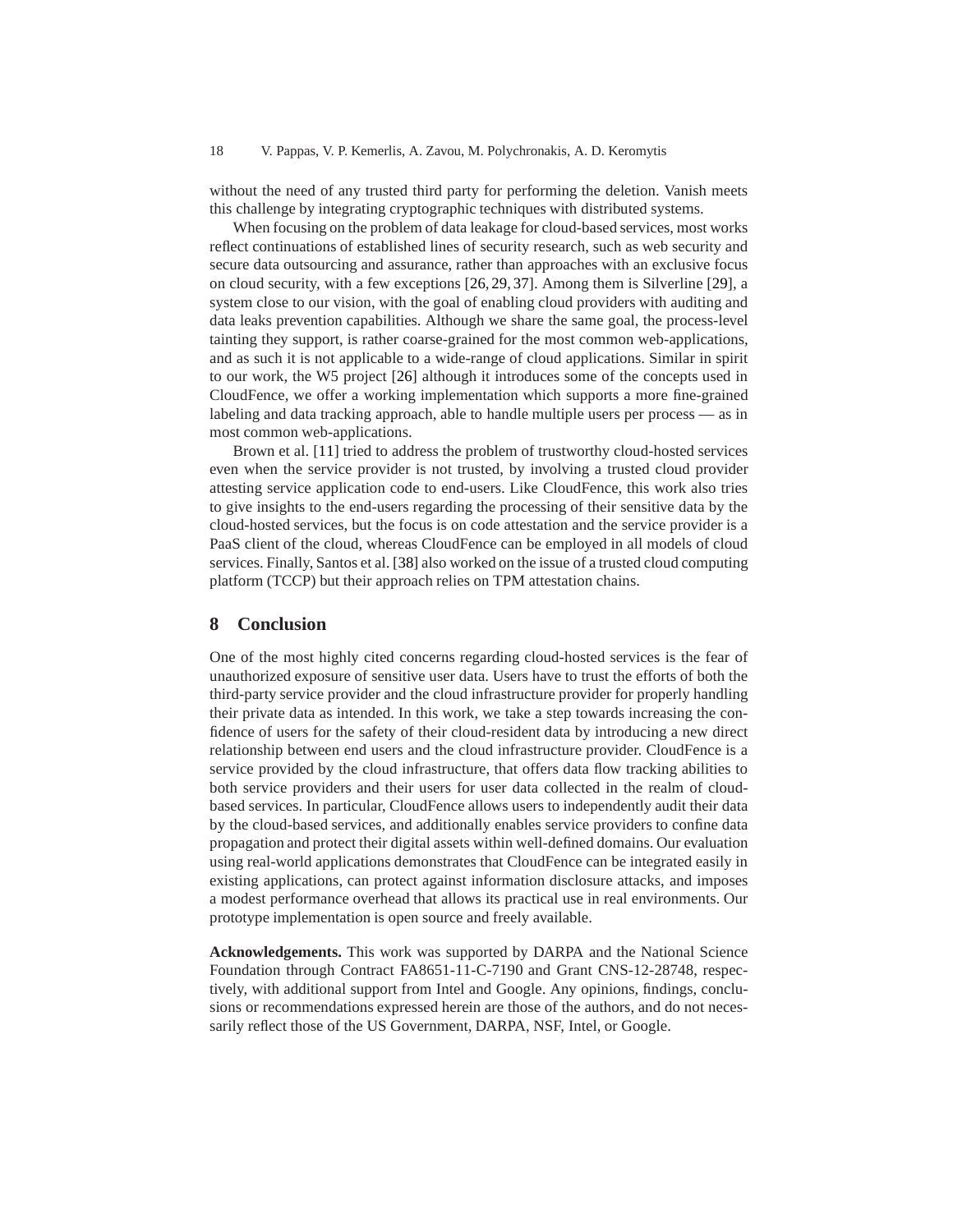# **References**

- <span id="page-18-8"></span>1. AWS taps social networks for identity verification, [http://www.theregister.co.uk/2013/](http://www.theregister.co.uk/2013/05/29/aws_social_identity_verification) [05/29/aws\\_social\\_identity\\_verification](http://www.theregister.co.uk/2013/05/29/aws_social_identity_verification)
- <span id="page-18-9"></span><span id="page-18-7"></span>2. Login with Amazon, <http://login.amazon.com/>
- <span id="page-18-10"></span>3. SiteBar: Multiple issues, <http://www.securityfocus.com/archive/1/483364>
- 4. VirtueMart Multiple SQL Injection Vulnerabilities, [http://www.securityfocus.com/bid/](http://www.securityfocus.com/bid/37963) [37963](http://www.securityfocus.com/bid/37963)
- <span id="page-18-19"></span>5. Attariyan, M., Flinn, J.: Automating configuration troubleshooting with dynamic information flow analysis. In: Proc. of OSDI (2010)
- <span id="page-18-12"></span>6. Bello, L., Russo, A.: Towards a Taint Mode for Cloud Computing Web Applications. In: Proc. of PLAS. pp. 1–12 (2012)
- <span id="page-18-0"></span>7. Berghel, H.: Identity Theft and Financial Fraud: Some Strangeness in the Proportions. Computer 45(1), 86–89 (Jan 2012)
- <span id="page-18-13"></span>8. Bisht, P., Hinrichs, T., Skrupsky, N., Venkatakrishnan, V.N.: WAPTEC: Whitebox Analysis of Web Applications for Parameter Tampering Exploit Construction. In: Proc. of CCS. pp. 575–586 (2011)
- <span id="page-18-3"></span>9. Bosman, E., Slowinska, A., Bos, H.: Minemu: The World's Fastest Taint Tracker. In: Proc. of RAID. pp. 1–20 (2011)
- <span id="page-18-15"></span>10. Bowers, K.D., Juels, A., Oprea, A.: HAIL: a High-Availability and Integrity Layer for Cloud Storage. In: Proc. of CCS. pp. 187–198 (2009)
- <span id="page-18-26"></span>11. Brown, A., Chase, J.: Trusted Platform-as-a-Service: A Foundation for Trustworthy Cloud-Hosted Applications. In: Proc. of CCSW. pp. 15–20 (2011)
- <span id="page-18-2"></span>12. Chen, Y., Paxson, V., Katz, R.H.: What's New About Cloud Computing Security? Tech. Rep. UCB/EECS-2010-5, EECS Department, University of California, Berkeley (Jan 2010), [http://www.eecs.](http://www.eecs.berkeley.edu/Pubs/TechRpts/2010/EECS-2010-5.html) [berkeley.edu/Pubs/TechRpts/2010/EECS-2010-5.html](http://www.eecs.berkeley.edu/Pubs/TechRpts/2010/EECS-2010-5.html)
- <span id="page-18-4"></span>13. Cheng, W., Zhao, Q., Yu, B., Hiroshige, S.: TaintTrace: Efficient Flow Tracing with Dynamic Binary Rewriting. In: Proc. of ISCC. pp. 749–754 (2006)
- <span id="page-18-6"></span>14. Clause, J., Li, W., Orso, A.: Dytan: A Generic Dynamic Taint Analysis Framework. In: Proc. of ISSTA. pp. 196–206 (2007)
- <span id="page-18-1"></span>15. Computerworld: Microsoft BPOS cloud service hit with data breach (Dec 2010), [http://www.](http://www.computerworld.com/s/article/9202078/Microsoft_BPOS_cloud_service_hit_with_data_breach) [computerworld.com/s/article/9202078/Microsoft\\_BPOS\\_cloud\\_service\\_hit\\_](http://www.computerworld.com/s/article/9202078/Microsoft_BPOS_cloud_service_hit_with_data_breach) [with\\_data\\_breach](http://www.computerworld.com/s/article/9202078/Microsoft_BPOS_cloud_service_hit_with_data_breach)
- <span id="page-18-18"></span>16. Crandall, J.R., Chong, F.T.: Minos: Control Data Attack Prevention Orthogonal to Memory Model. In: Proc. of MICRO. pp. 221–232 (2004)
- <span id="page-18-20"></span>17. Davis, B., Chen, H.: DBTaint: Cross-Application Information Flow Tracking via Databases. In: Proc. of WebApps (2010)
- <span id="page-18-21"></span>18. Enck, W., Gilbert, P., Chun, B.G., Cox, L.P., Jung, J., McDaniel, P., Sheth, A.N.: TaintDroid: An Information-Flow Tracking System for Realtime Privacy Monitoring on Smartphones. In: Proc. of OSDI (2010)
- <span id="page-18-16"></span>19. Feldman, A.J., Zeller, W.P., Freedman, M.J., Felten, E.W.: SPORC: Group Collaboration using Untrusted Cloud Resources. In: Proc. of OSDI (2010)
- <span id="page-18-24"></span>20. Geambasu, R., Kohno, T., Levy, A.A., Levy, H.M.: Vanish: Increasing Data Privacy with Self-Destructing Data. In: Proc. of USENIX Sec. pp. 299–316 (2009)
- <span id="page-18-17"></span><span id="page-18-11"></span>21. Gentry, C.: Fully Homomorphic Encryption Using Ideal Lattices. In: Proc. of STOC. pp. 169–178 (2009)
- 22. Kang, M.G., McCamant, S., Poosankam, P., Song, D.: DTA++: Dynamic Taint Analysis with Targeted Control-Flow Propagation. In: Proc. of NDSS (2011)
- <span id="page-18-5"></span>23. Kemerlis, V.P., Portokalidis, G., Jee, K., Keromytis, A.D.: libdft: Practical Dynamic Data Flow Tracking for Commodity Systems. In: Proc. of VEE (2012)
- <span id="page-18-22"></span>24. Kim, H.C., Keromytis, A.D., Covington, M., Sahita, R.: Capturing Information Flow with Concatenated Dynamic Taint Analysis. In: Proc. of ARES. pp. 355–362 (2009)
- <span id="page-18-14"></span>25. Kontaxis, G., Polychronakis, M., Keromytis, A.D., Markatos, E.P.: Privacy-preserving social plugins. In: Proceedings of the 21st USENIX Security Symposium (August 2012)
- <span id="page-18-25"></span>26. Krohn, M., Yip, A., Brodsky, M., Morris, R., Walfish, M.: A World Wide Web Without Walls. In: Proc. of HotNets (2007)
- <span id="page-18-23"></span>27. Krohn, M., Yip, A., Brodsky, M., Cliffer, N., Frans, M., Eddie, K., Morris, K.R.: Information Flow Control for Standard OS Abstractions. In: Proc. of SOSP. pp. 321–334 (2007)